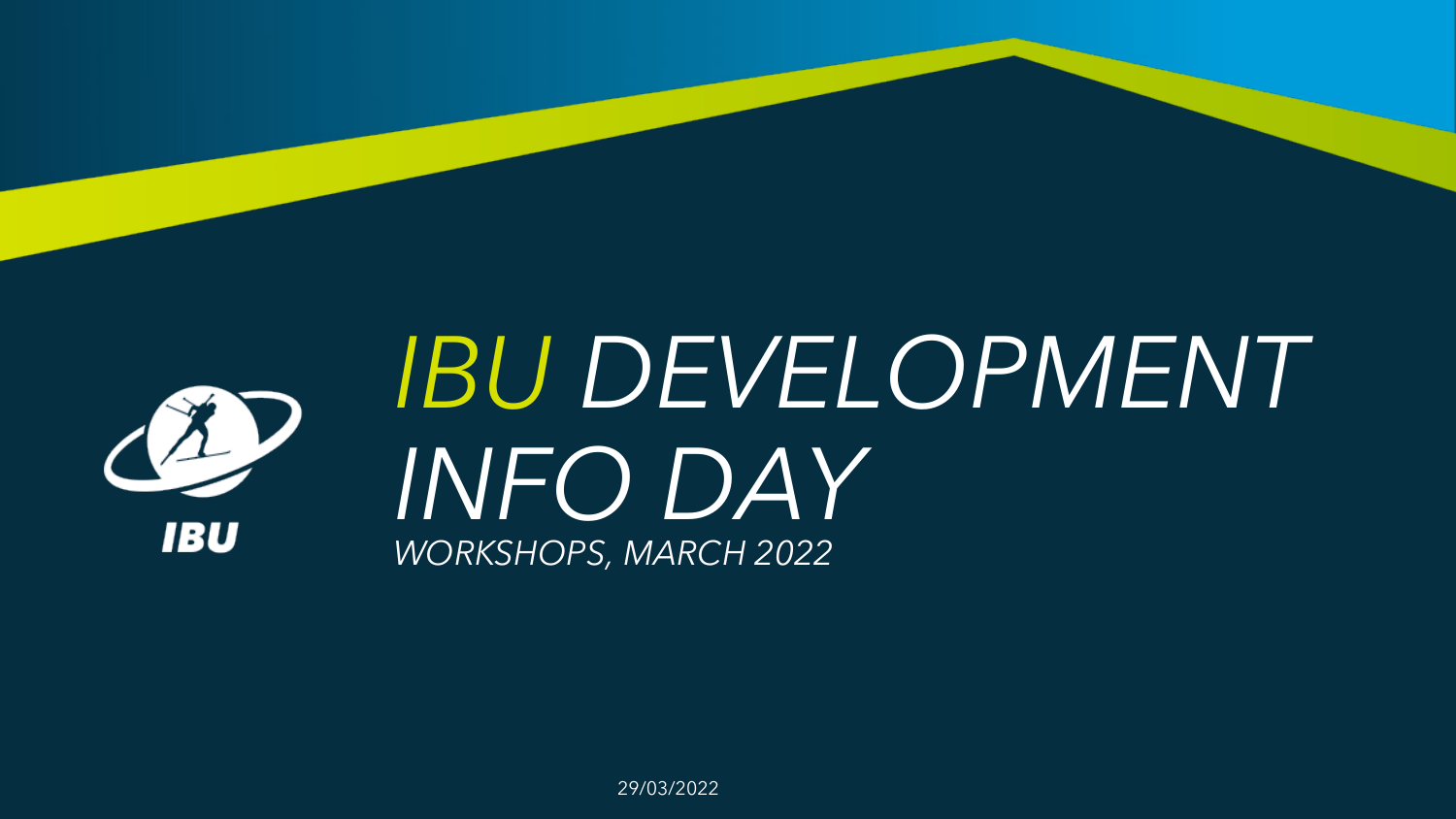IBU DEVELOPMENT PROJECTS – GUIDELINES 2022

IBU ACADEMY ACTIVITIES

IBU-IOC CAMPS 2022

OLYMPIC SOLIDARITY SUPPORT 2021-2024

SUMMARY AND NEXT STEPS



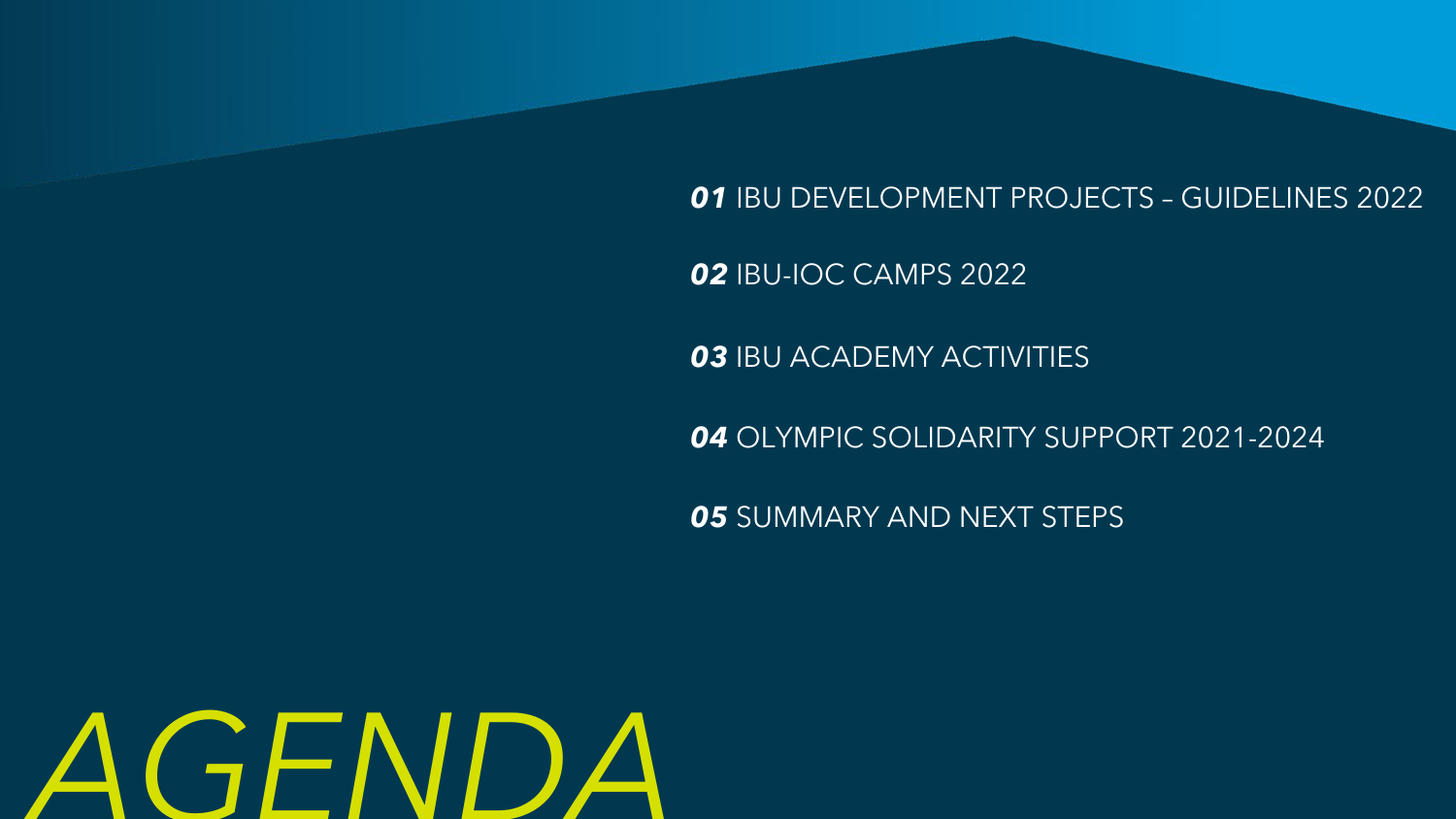# *GUIDELINES 2022/2023*



### 01 IBU DEVELOPMENT PROJECTS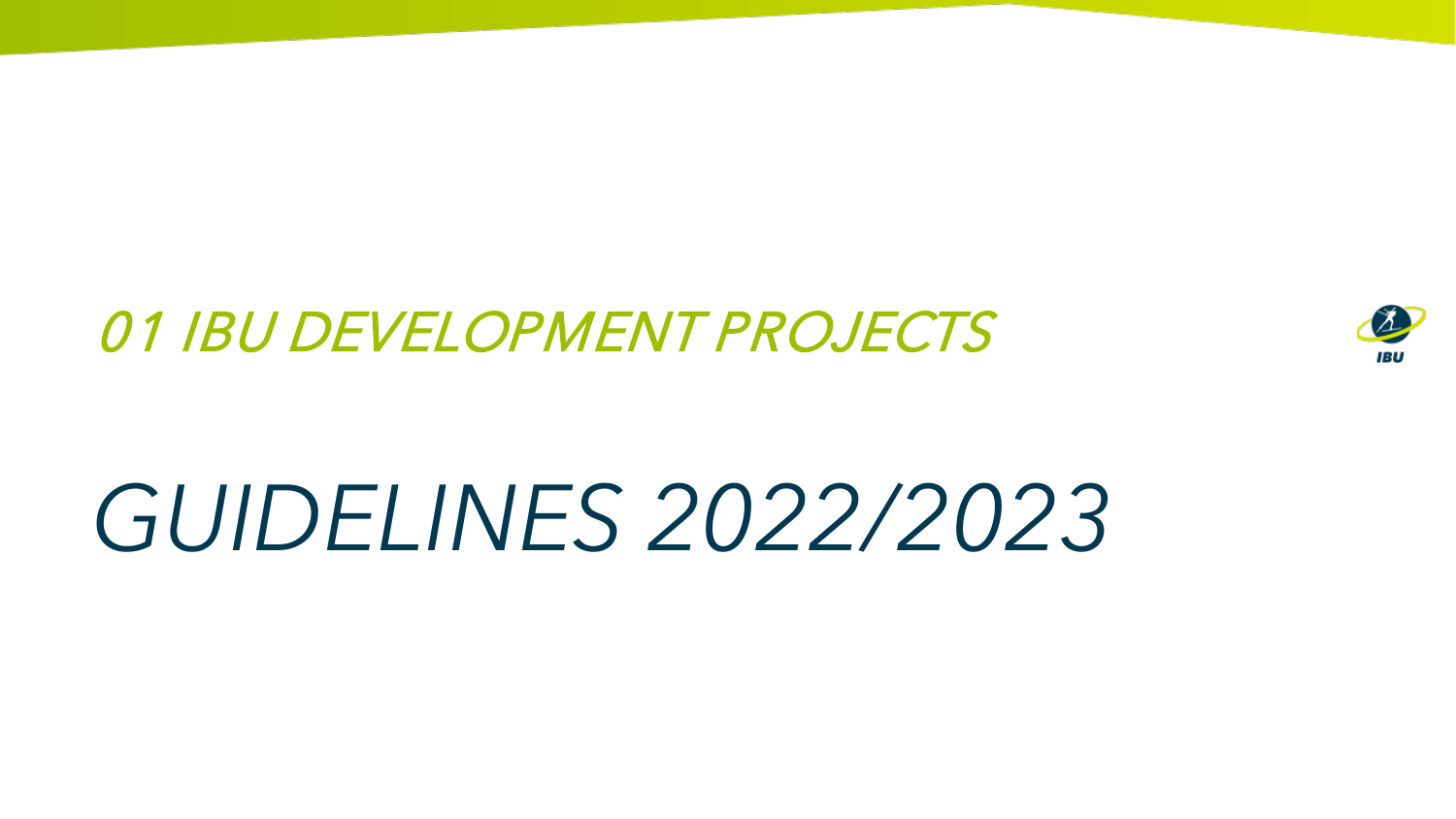*THE BIATHLON FAMILY*



#### IBU DEVELOPMENT INFO DAY

### *IBU NF Allocation in Development Categories for the fiscal year 2021/2022*

DEVELOPMENT PROJECTS

*Category A – Advanced Structure:* GER, RUS, NOR, FRA, SWE *Category B – Developed Structure: AUT, BLR, CAN, CZE, EST, FIN, ITA, KAZ, KOR*, *POL, SLO, SUI, SVK, UKR, USA Category C – Progressing Structure: ARG*, *AUS, BEL, BIH, BRA, BUL, CHN, CRO*, *DEN, GBR, GRE, GRL, HUN, JPN, KGZ, LAT, LTU, MDA, MGL, MKD, ROU, SRB, TUR Category D – Grassroot Structure: CHI, ESP, GEO, NED, NZL Category E – Provisional NFs and Inactive Members: AND, ARM, CYP, DOM, IND, IRL, LIE, TPE, UZB, ISL, MEX (In total: 59 nations)*

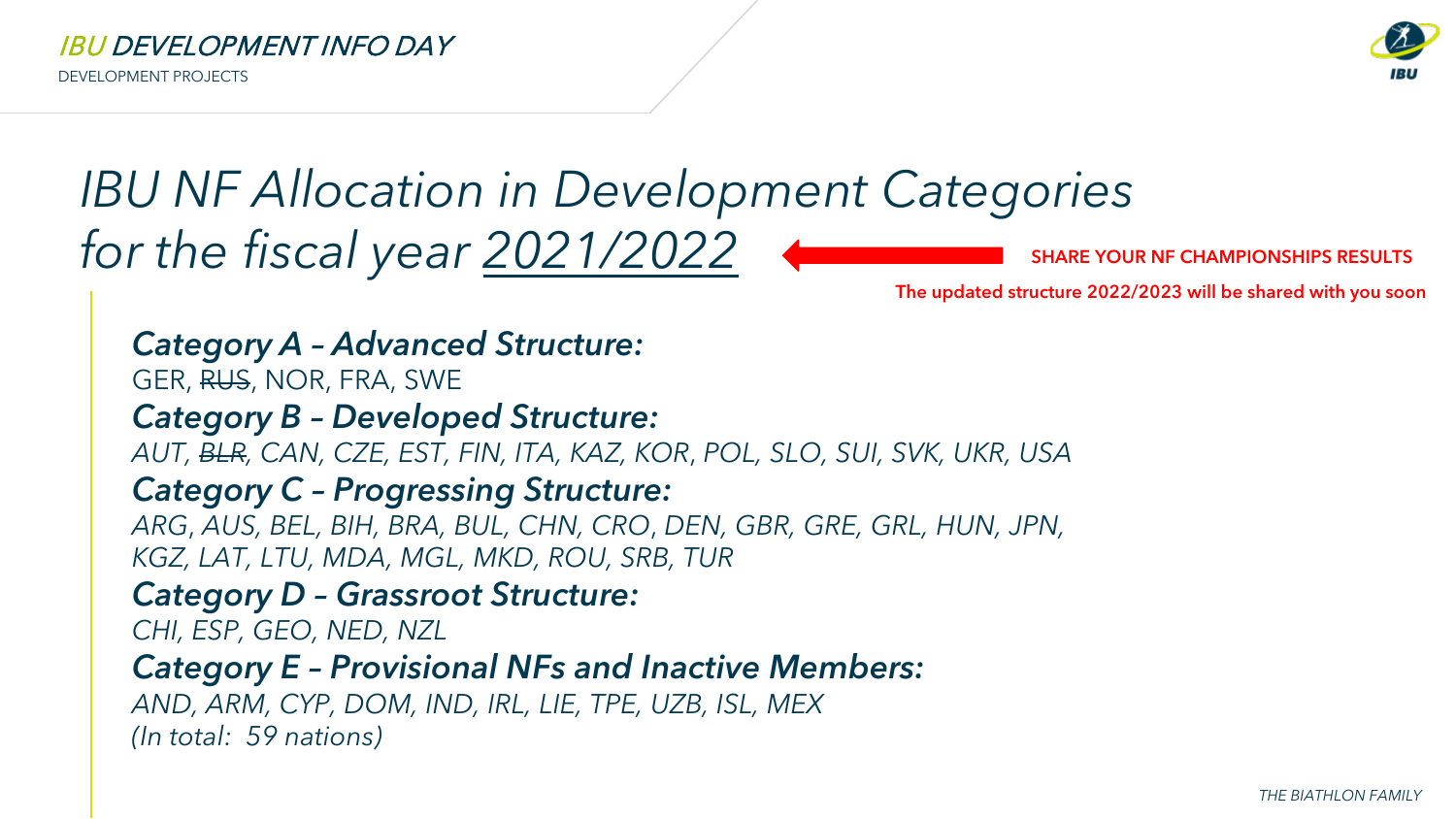*THE BIATHLON FAMILY*



IBU DEVELOPMENT INFO DAY

DEVELOPMENT PROJECTS

### *BUDGET OBJECTIVES 900 000 EUR*

- at a national level
- ⎼ More activity by member federations
- 

- Build the capacity of existing members to better regulate, promote and develop the sport

⎼ Promotion of sustainability, gender equality and athletes' involvement after sport career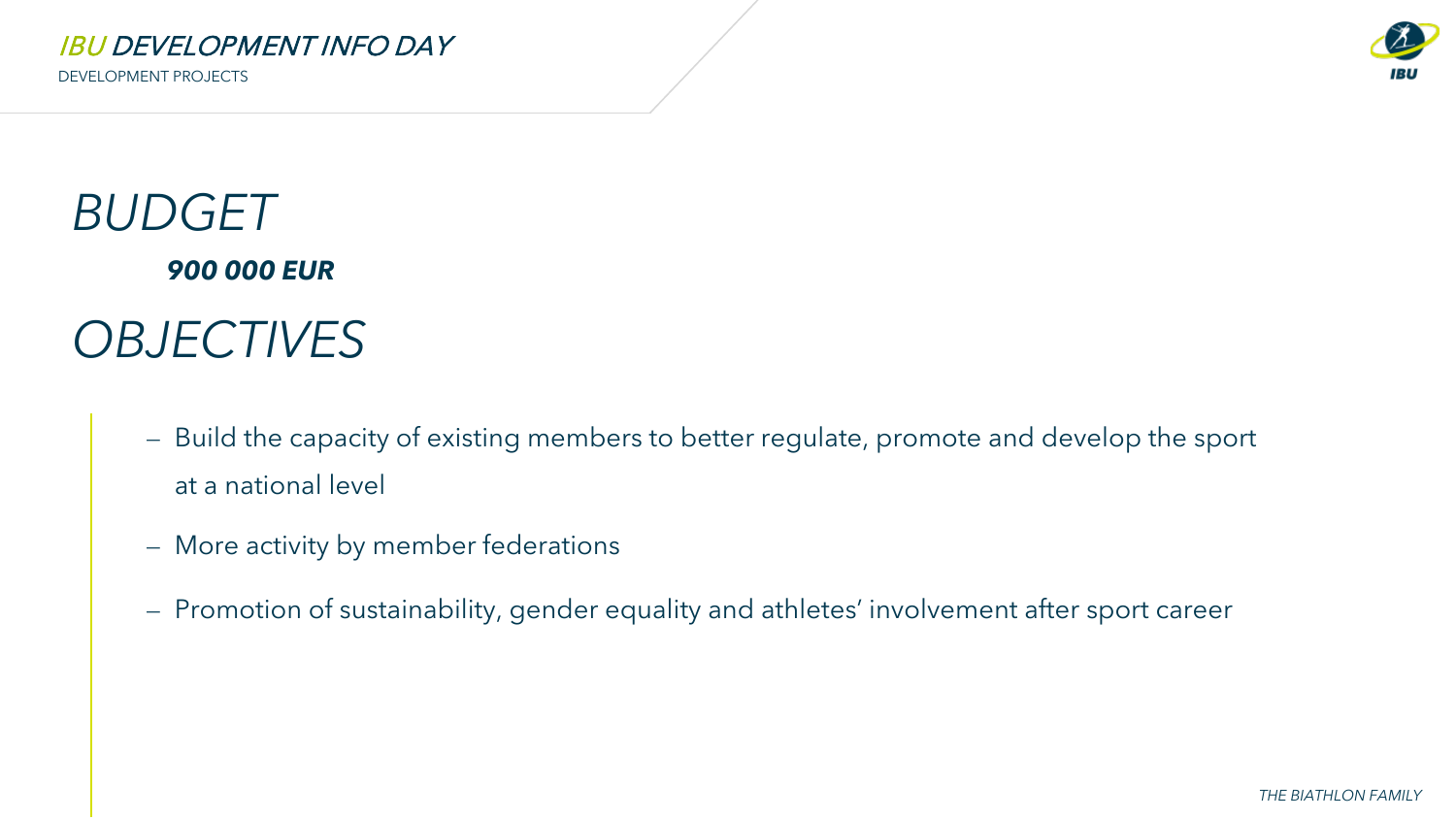

#### IBU DEVELOPMENT INFO DAY

## *PROJECT TARGETS*

DEVELOPMENT PROJECTS

- ⎼ Youth and Junior athletes' development as a part of long-term national strategy
- ⎼ Biathlon expert support and human resources management (capacity building)
- Support for training venues
- ⎼ NFs Partnership
- Coaches' scholarships with IBU Coach Education NEW
- Dual career Athletes' involvement after sport career
- ⎼ Sustainable business development gender equality and sustainability
- Customized development project with contribution to all stakeholders  $NEW$
- ⎼ Mentorship programme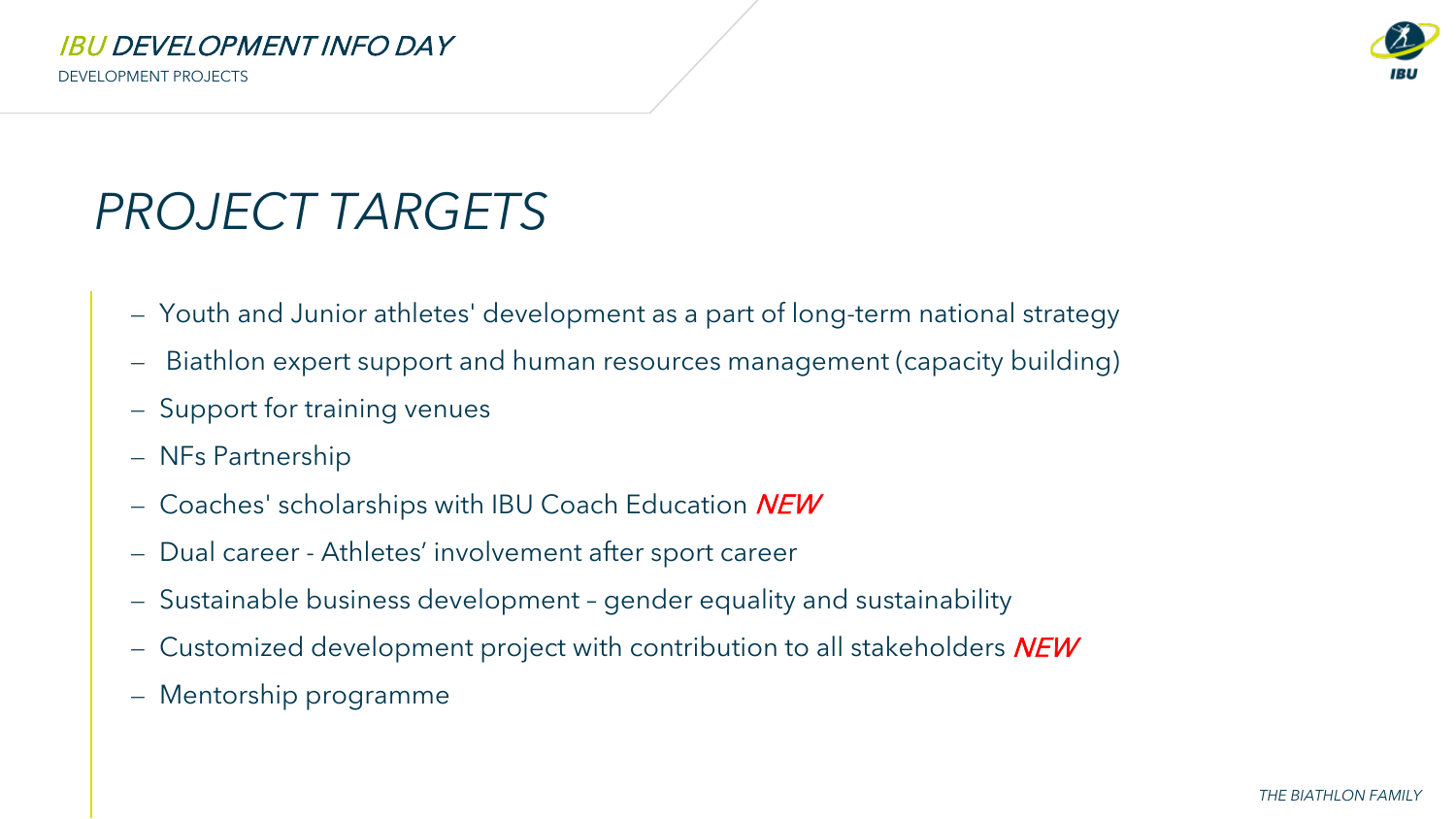| Group                                                           | <b>IBU DEVELOPMENT SUPPORT 2022-2023</b>                                                                                                                                                            |                                                                                                                                                                                                                   |                                                                                                                                            |                                                                      |                                                                          |                                      |                                                                                                                                                            |
|-----------------------------------------------------------------|-----------------------------------------------------------------------------------------------------------------------------------------------------------------------------------------------------|-------------------------------------------------------------------------------------------------------------------------------------------------------------------------------------------------------------------|--------------------------------------------------------------------------------------------------------------------------------------------|----------------------------------------------------------------------|--------------------------------------------------------------------------|--------------------------------------|------------------------------------------------------------------------------------------------------------------------------------------------------------|
| A. Advanced                                                     |                                                                                                                                                                                                     | Customized development co-<br>projects with the contribution<br>to IBU stakeholders and/or<br>contribution to IBU Academy                                                                                         |                                                                                                                                            | NFs Partnership<br>$(A \text{ and } B \text{ projects})$<br>leaders) |                                                                          |                                      |                                                                                                                                                            |
| <b>B. Developed</b><br><b>C. Progressing</b><br><b>D. Basic</b> | 1. Coaches' Scholarship<br>for the IBU Academy<br>courses<br>Mentorship<br>2.<br>Programme (GE<br>budget, courses<br>budget)<br>Pilot laser rifle project<br>З.<br>-coming soon,<br>separate budget | Financial support for NF<br>development project<br>applications (HR, Youth and Max IBU support per NF 20 000<br>Junior Development,<br>support of training venues)<br>max IBU support per NF 20 000 EUR;<br>50/50 | Sustainability,<br>Gender equality,<br>Athletes'<br> 3 <br>involvment after<br>sport career<br>EUR and max 10 000EUR per<br>project; 50/50 | a max IBU support<br>20 000 EUR; without<br>own contribution         | <b>IBU Regional Event</b><br>Support<br>max 80 000 EUR per IBU<br>Region | Equipment and<br>material on request | BU-IOC Camps<br>2-3 overall camps<br>SPRING/AUTUMN/WINTER<br>and regional camps; IBU<br>Academy 'students' with<br>obligatory practice during<br>the camps |
| E. Incomplete<br>structure (non-<br>developed)                  |                                                                                                                                                                                                     | Financial support to<br>advice on IBU rules and<br>Guidelines                                                                                                                                                     |                                                                                                                                            |                                                                      |                                                                          |                                      |                                                                                                                                                            |
| <b>F. Inactive</b><br>members                                   |                                                                                                                                                                                                     |                                                                                                                                                                                                                   |                                                                                                                                            |                                                                      |                                                                          |                                      |                                                                                                                                                            |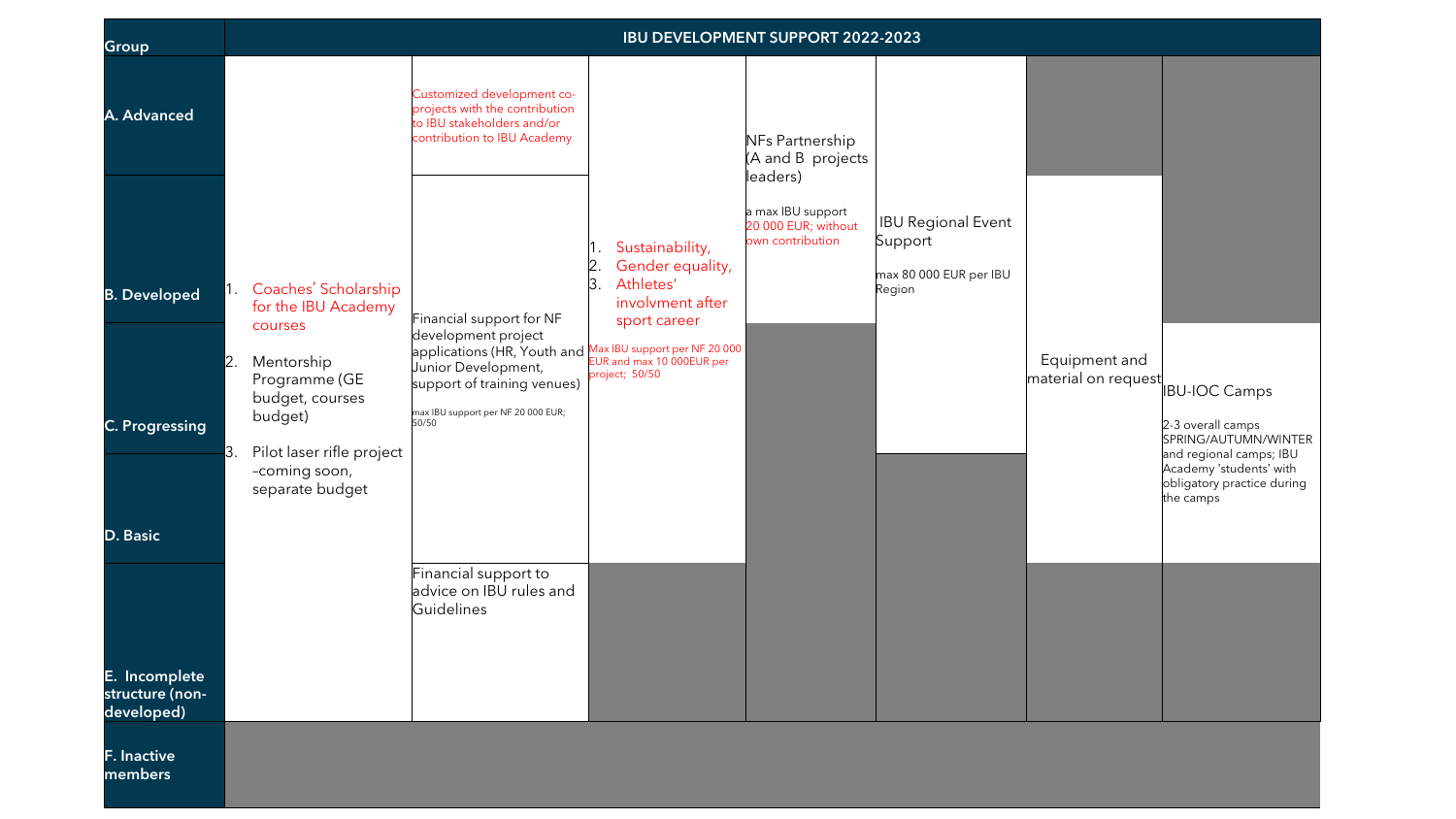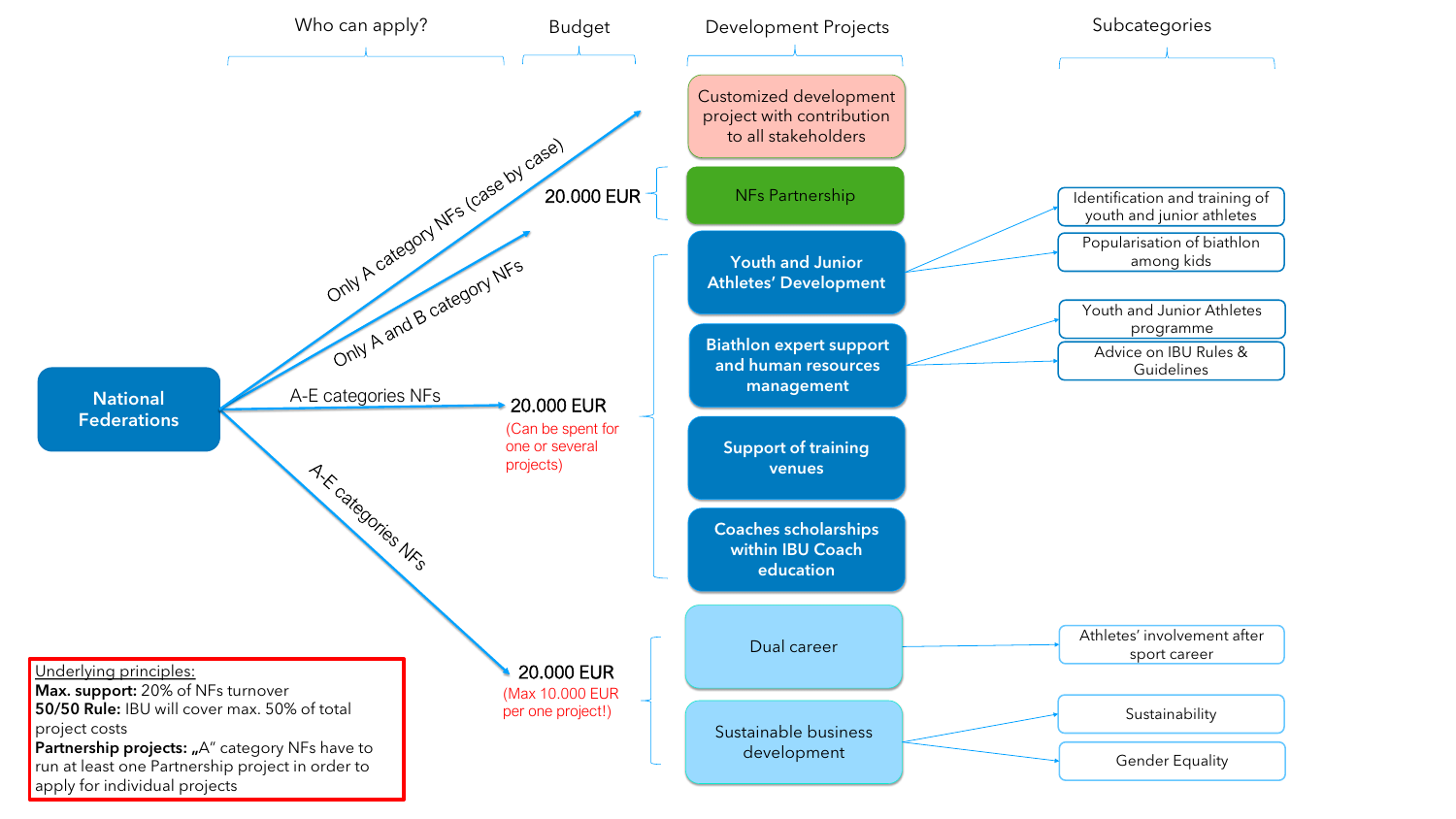### IBU DEVELOPMENT INFO DAY

- The budget allocated to the national federation project(s) will be a maximum of *40,000 EUR for individual project (s)* and *20,000 EUR per partnership projects*
- Partnership projects concern cooperation with one of the NFs from category *A or B*. One NF from the A and B category may lead *a maximum of 3 partnership projects*.

### *GENERAL PRINCIPLES*

### ● The IBU financial support shall not exceed *50%* of the total project costs (to ensure own financial activities from the NFs). *The donated services, voluntary work*  may not exceed 50% of NF contribution. If the applicant reduces the budget during project execution, the IBU contribution may be reduced accordingly due to the 50% rule.

● The total development support can not be bigger than 20% of the NF's turnover the previous years





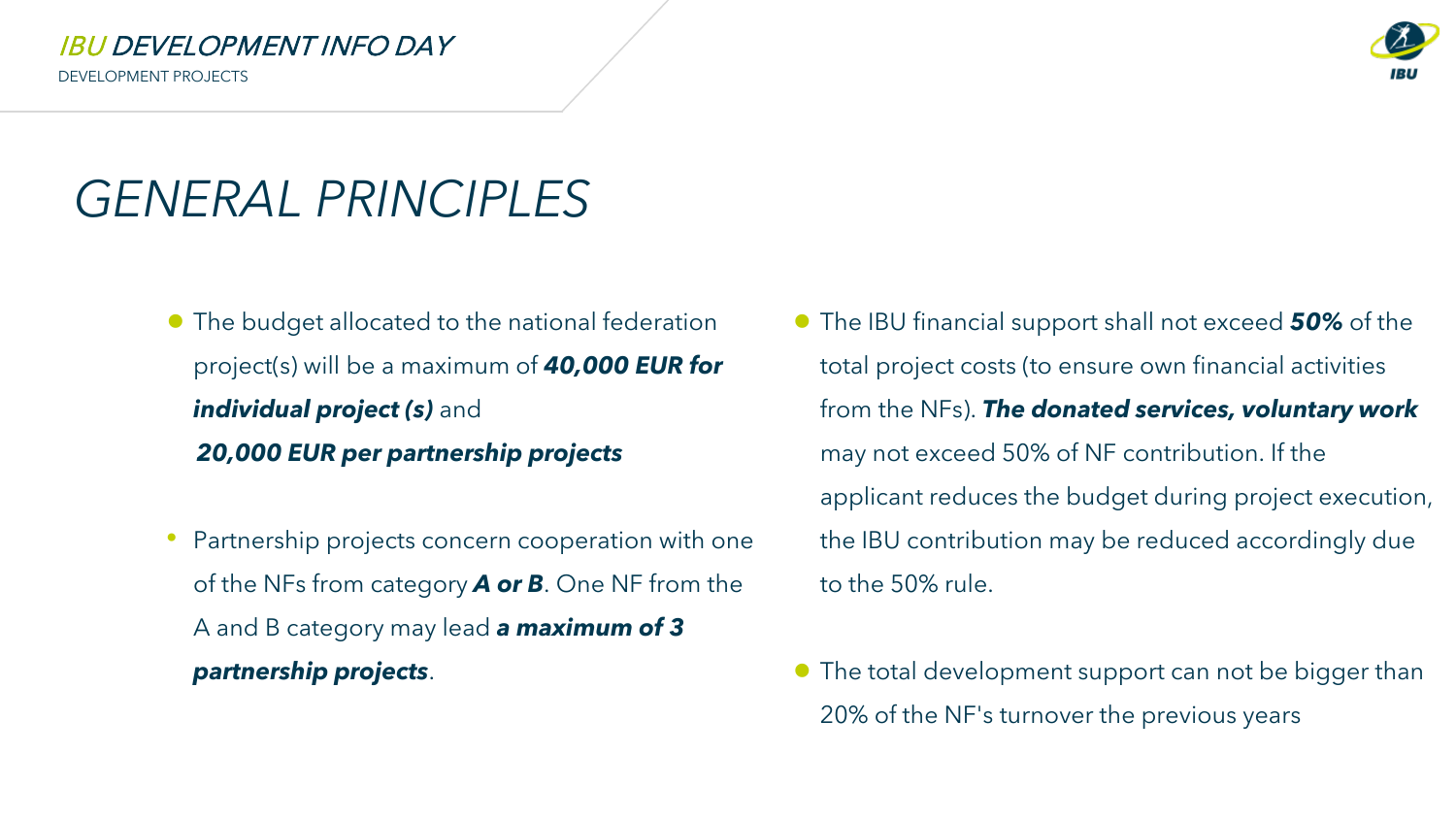### IBU NF DEVELOPMENT PROJECT SUPPORT 2022/2023

### **CHANGES IN DEVELOPMENT PROJECT PRINCIPLES - summary**

- The NFs from the *A category* may apply for the development project support if they lead *minimum one NF partnership* project with NFs from the C and D group
- In addition, the NFs from the A category may apply for customized development project support that contributes all stakeholders and/or IBU Academy activities.
- NF partnership projects are *without own contribution*; maximum support of 20 000 EUR
- Separate budget for "Sustainability", "Gender equality" and "Athlete's involvement after sport career" projects; each NF can apply for additional financial support up to 20 000 EUR; however, a maximum of 10 000 EUR per one project
- Coaches' scholarship for the IBU Academy courses is a part of NFs development project support, however it has it is own budget and IOC support
- 50/50 rule applies for all Development projects besides the NF Partnership project

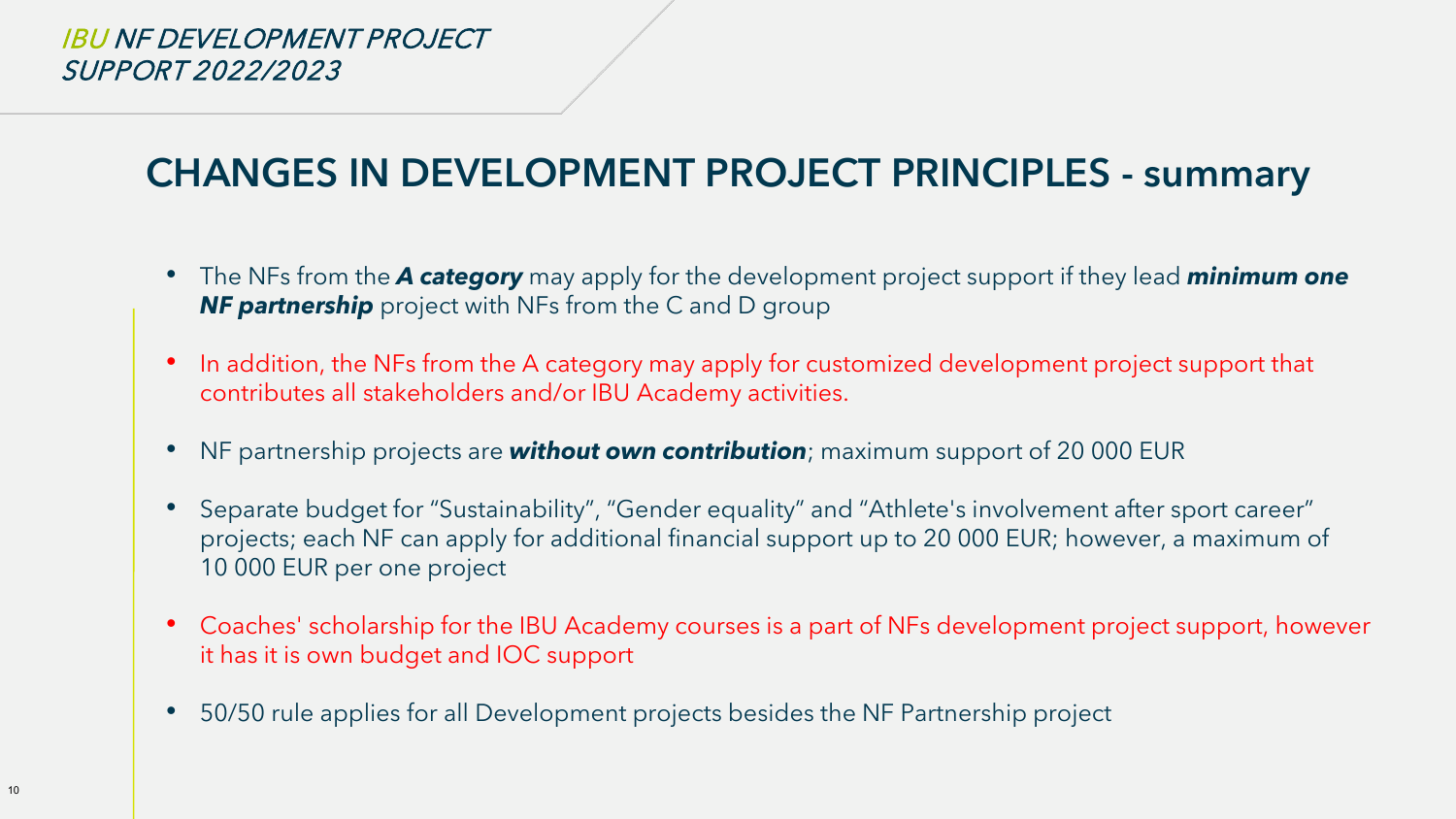









#### IBU DEVELOPMENT INFO DAY

- The following projects *are not to be considered* for any development support:
- stadium constructions
- stadium maintenance
- renovation of targets
- material requests
- car purchase
- Team equipment and any materials already provided through the supplier pool \*material suppor

### *GENERAL PRINCIPLES*

- The applications have to be submitted online in the *IBU Scope*
- *50%* of the financial support will be transferred after the project has been approved, and the other *50%* will be transferred after the project report has been accepted
	- As long as a project 2021/2022 hasn't been completed in IBU Scope, NFs can not apply for new projects
	- Therefore, keep in mind the deadline for this season: Friday, 15th of April 2022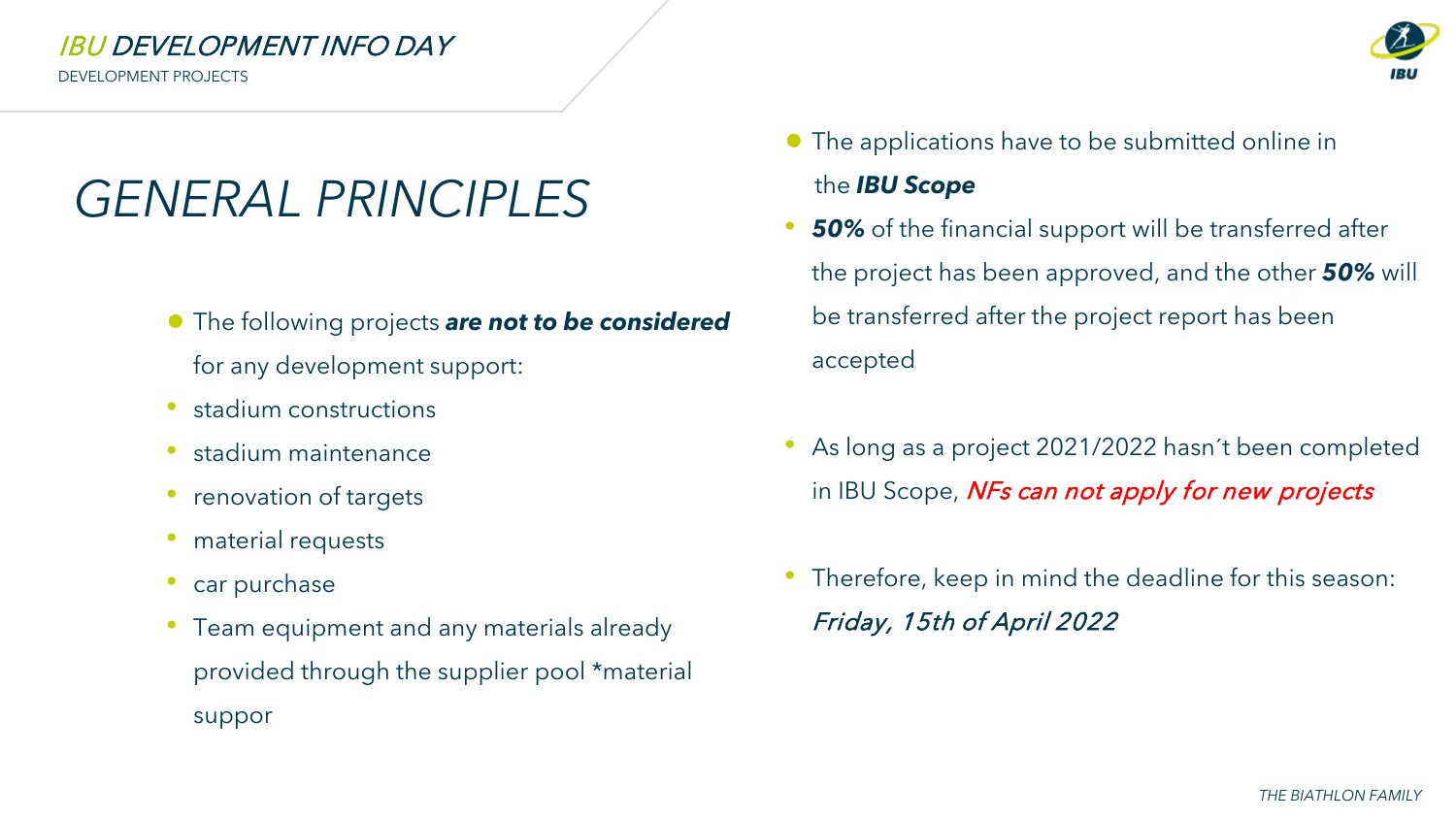*THE BIATHLON FAMILY*





*Deadline for reports submission* 

IBU DEVELOPMENT INFO DAY

| 08 APRIL - 23 MAY 2022                              | <b>Call for appl</b> |
|-----------------------------------------------------|----------------------|
| <b>FROM 01 JUNE 2022</b><br><b>TO 31 MARCH 2023</b> | <b>Duration of</b>   |
| <b>19-20 JUNE 2022</b>                              | <b>Applications</b>  |
| <b>21 JUNE 2022</b>                                 | <b>Announceme</b>    |
| <b>15 APRIL 2023</b>                                | <b>Deadline for</b>  |

#### *Call for applications*

#### *Duration of projects*

s proceeding dates

**2012** *<u>Announcement</u> of results 2023*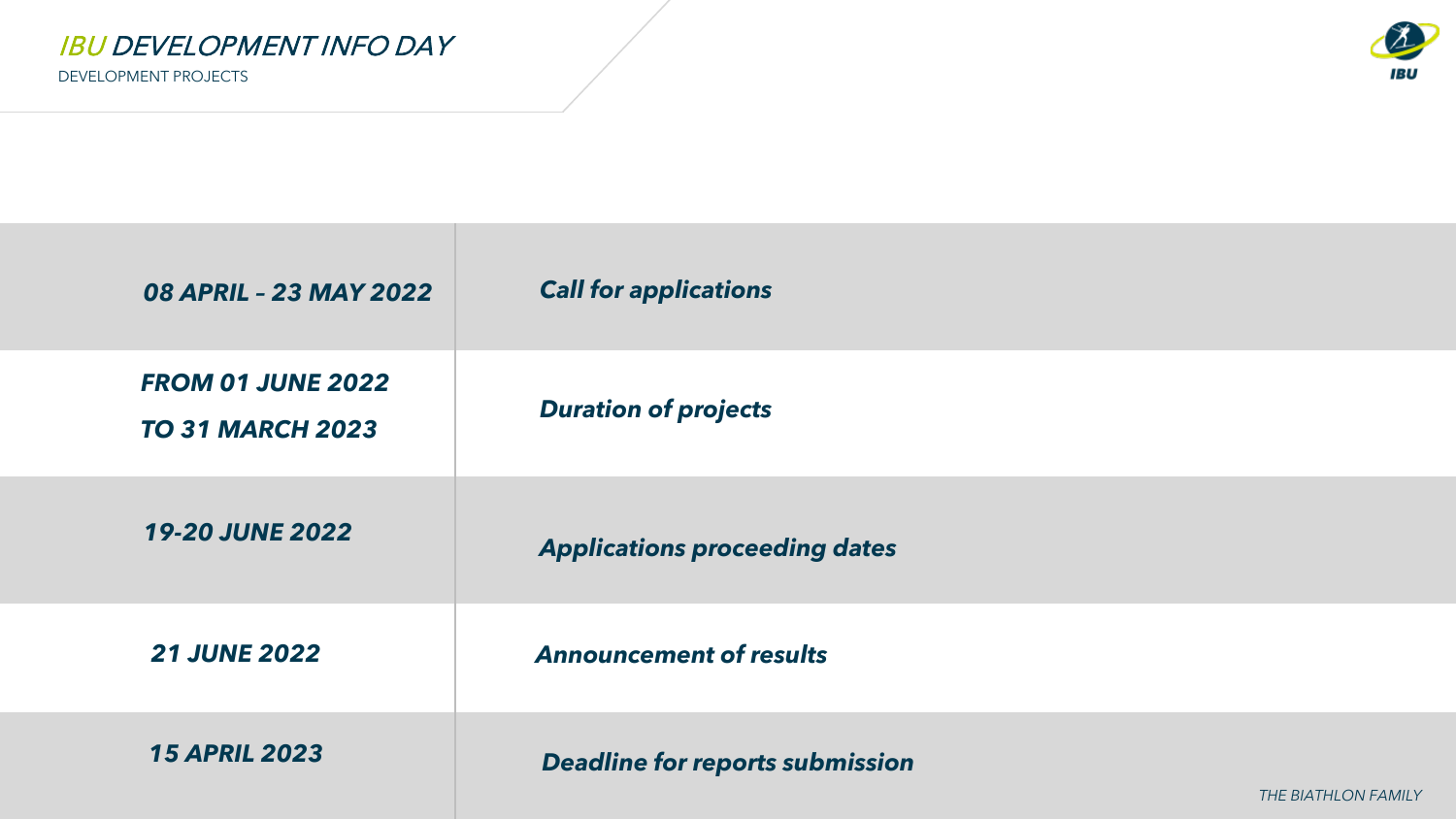#### IBU DEVELOPMENT INFO DAY

NOTE costs relating to the participation of athletes in national and international events!

## *YOUTH AND JUNIOR ATHLETES' DEVELOPMENT*

- Co-financing may cover the following costs:
- Transport for participants
- Accommodations
- Insurance of project participants, coaches
- National coach-coordinator fee
- Transportation of sport equipment
- $\bullet$  The applications must be submitted through *IBU* SCOPE and include the following information:
- Description of a long-term national strategy
- Proposed action plan based on the expected objectives
- Dates and deadlines of the various phases/activities of the projects
- Detailed budgetary proposal covering all expenses, and accommodation costs, and fees agreed with the coach or coordinator of the project
- Other parties included in the project, especially Olympic Solidarity (OS) funds, if applicable

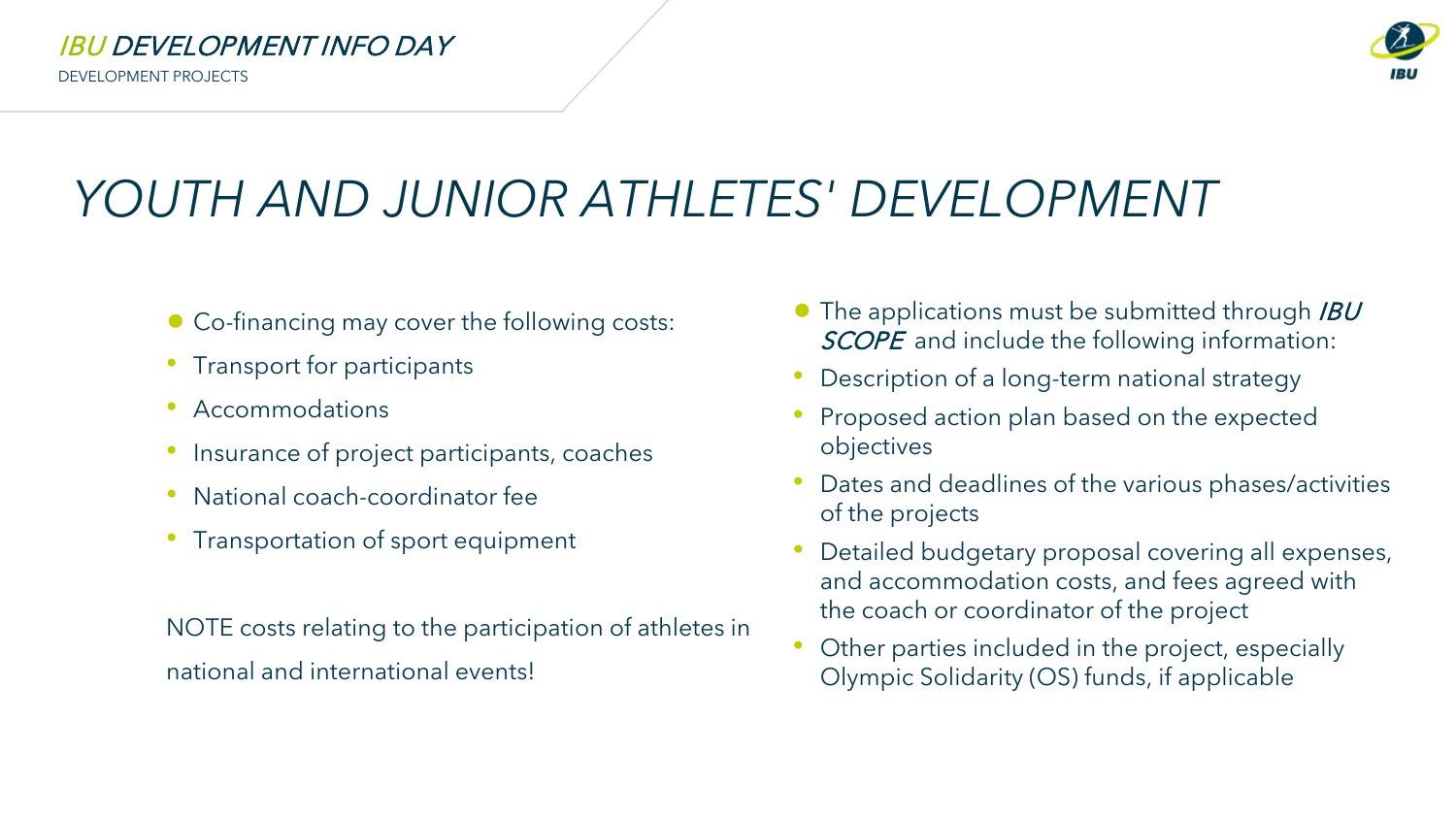#### IBU DEVELOPMENT INFO DAY

- Co-financing may cover the following costs:
- Organisational costs
- Expert's transport costs
- All the costs linked to the presence of the expert in the country (accommodation, food, domestic transport)
- Expert's fee
- Health and accident insurance.
- The experts may be proposed by the NFs or appointed by the IBU
- $\bullet$  The applications must be submitted through *IBU* SCOPE and include the following information:
- Dates and deadlines of the various phases/activities of

## *ESTABLISHING A YJ/ATHLETES PROGRAMME WITH THE SUPERVISION OF THE IBU*

### the projects

- CV of the experts, if the NF proposes the person
- Detailed budgetary proposal covering all expenses, including the travel and accommodations costs, and fees agrees with the expert

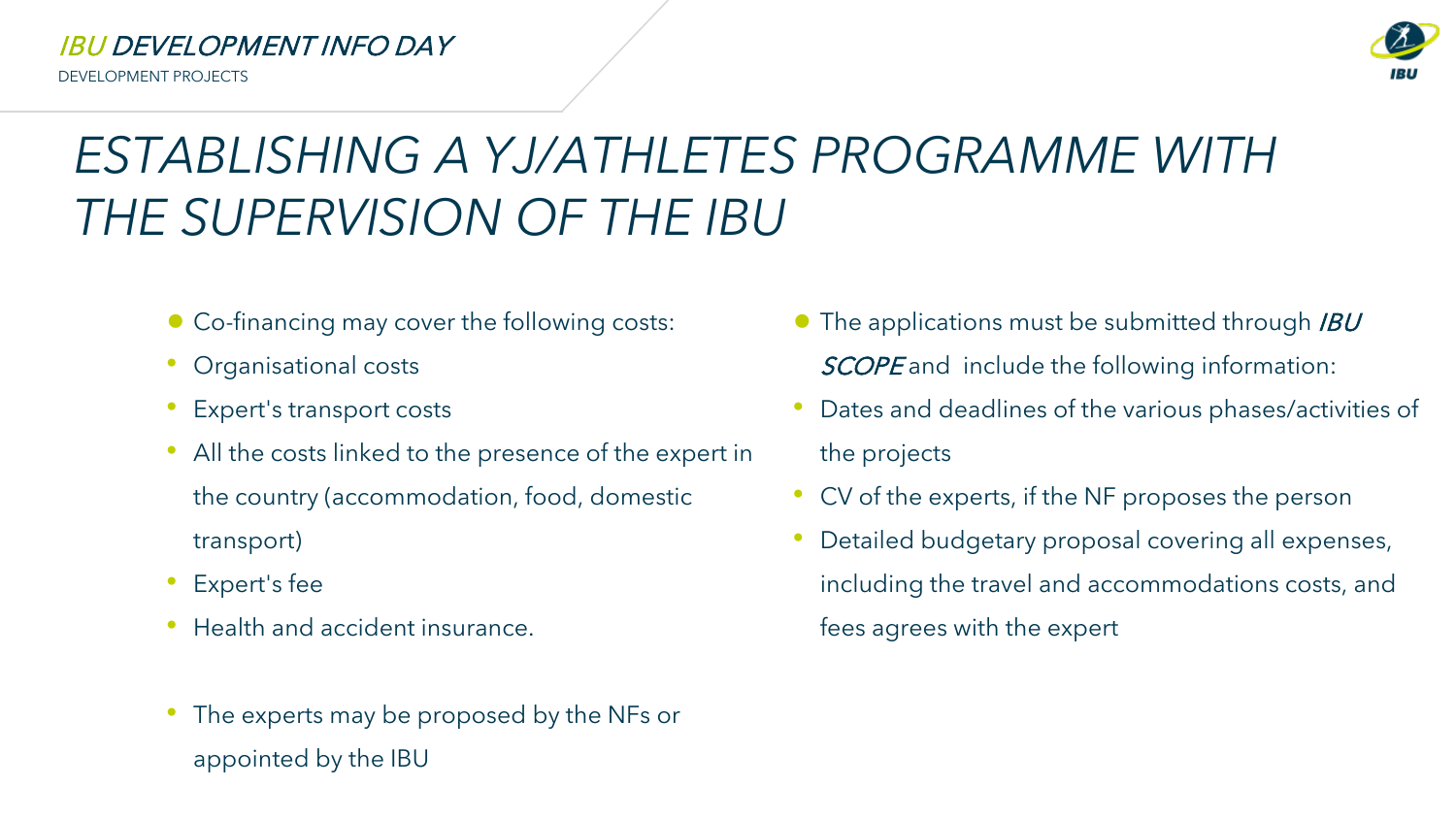#### IBU DEVELOPMENT INFO DAY

- Co-financing may cover the following costs:
- Athlete's education or training related to the sports organizations work (sport management, coaches at a different level, etc.).
- Athlete's remuneration in the NF in sport or administrative area.
- The application must include the following information:
- Dates and deadlines of the various phases of the projects
- CV and motivational letter of the athlete

- Athletes must have the following profile to be considered for financial support:
- Represents NFs at the international level in senior categories a minimum of 2 seasons period
- Only athletes who have not been convicted of a doping offence or sanctioned for actions contrary to standards of sporting ethics



## *ATHLETE INVOLVEMENT AFTER SPORT CAREER*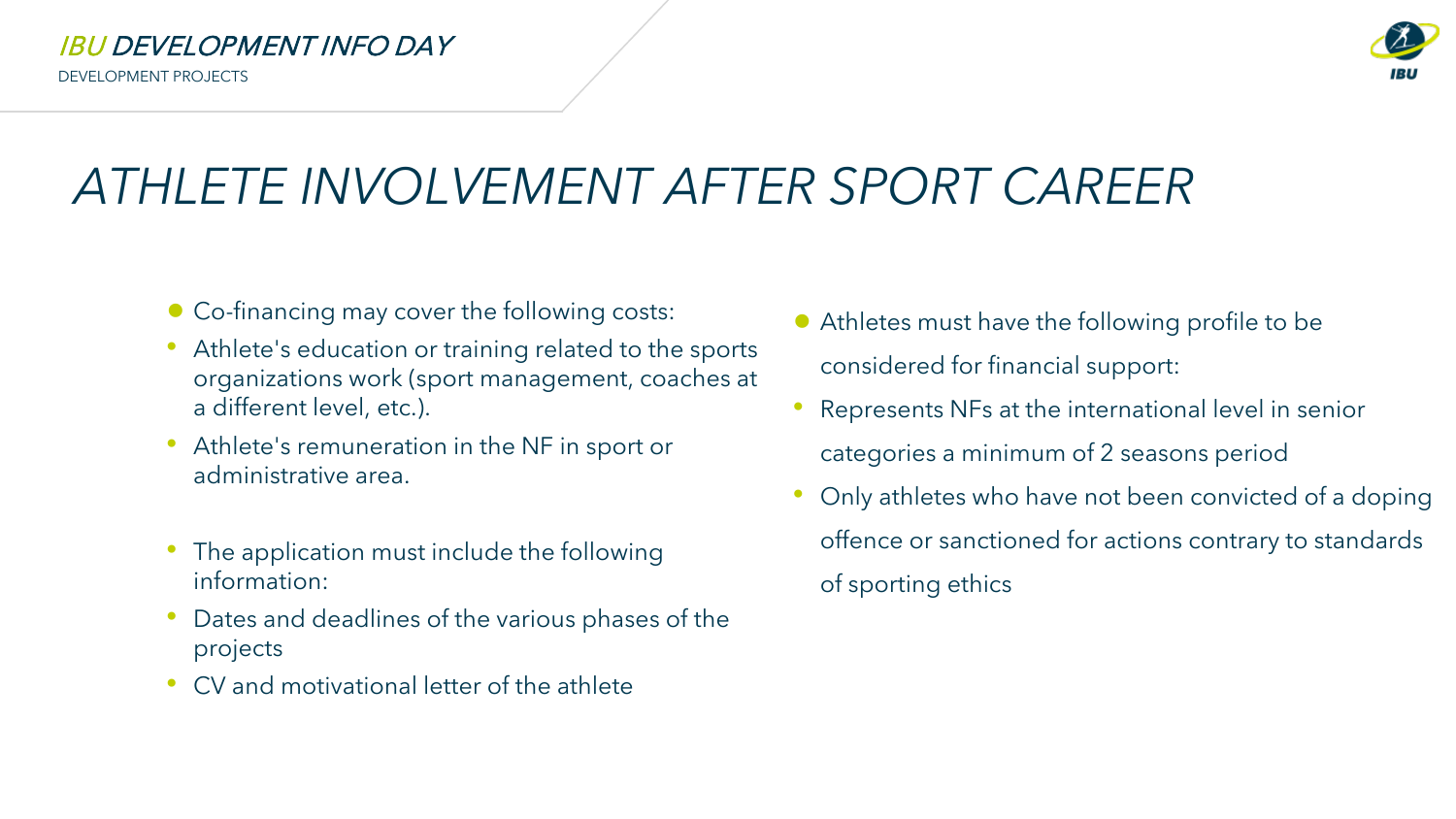#### IBU DEVELOPMENT INFO DAY

- Co-financing may cover the following costs:
- Biathlon targets costs (a maximum of 10 targets)
- Laser or air rifles costs

● The application must be submitted through *IBU*  **SCOPE** and includes the following information:

## *SUPPORT OF TRAINING VENUES*

- Documentation that approves the existing training facility for the biathlon targets
- Information about the laser or air rifles users
- Dates and deadlines of the various phases/activities of the projects
- Detailed budgetary proposal
- Other parties included in the project

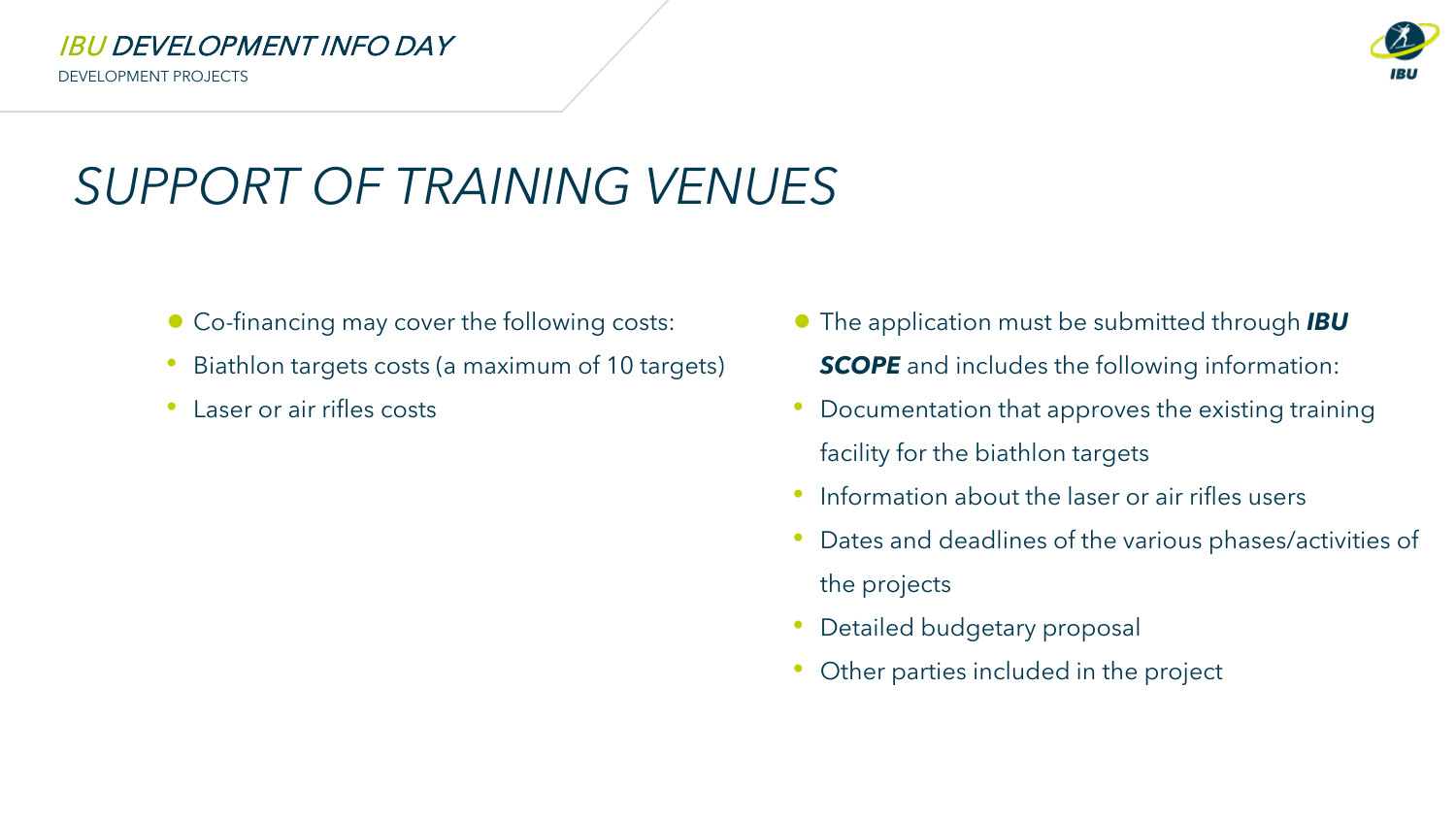#### IBU DEVELOPMENT INFO DAY

#### ● The application must be submitted through *IBU*  **SCOPE** and includes the following information:

- Co-financing may cover the following costs:
- Organisational costs
- Travel and accommodation costs
- Expert's fee during the seminars and workshops
- Health and accident insurance.

### *NFs PARTNERSHIP*

- Plan of the exchange program
- Dates and deadlines of the various phases/activities of the projects
- Draft of the seminars and other educational activities agenda
- Detailed budgetary proposal covering all expenses, including the travel and accommodations costs, and fees agrees with the experts
- Statement of the third party (NF) about participation in the project

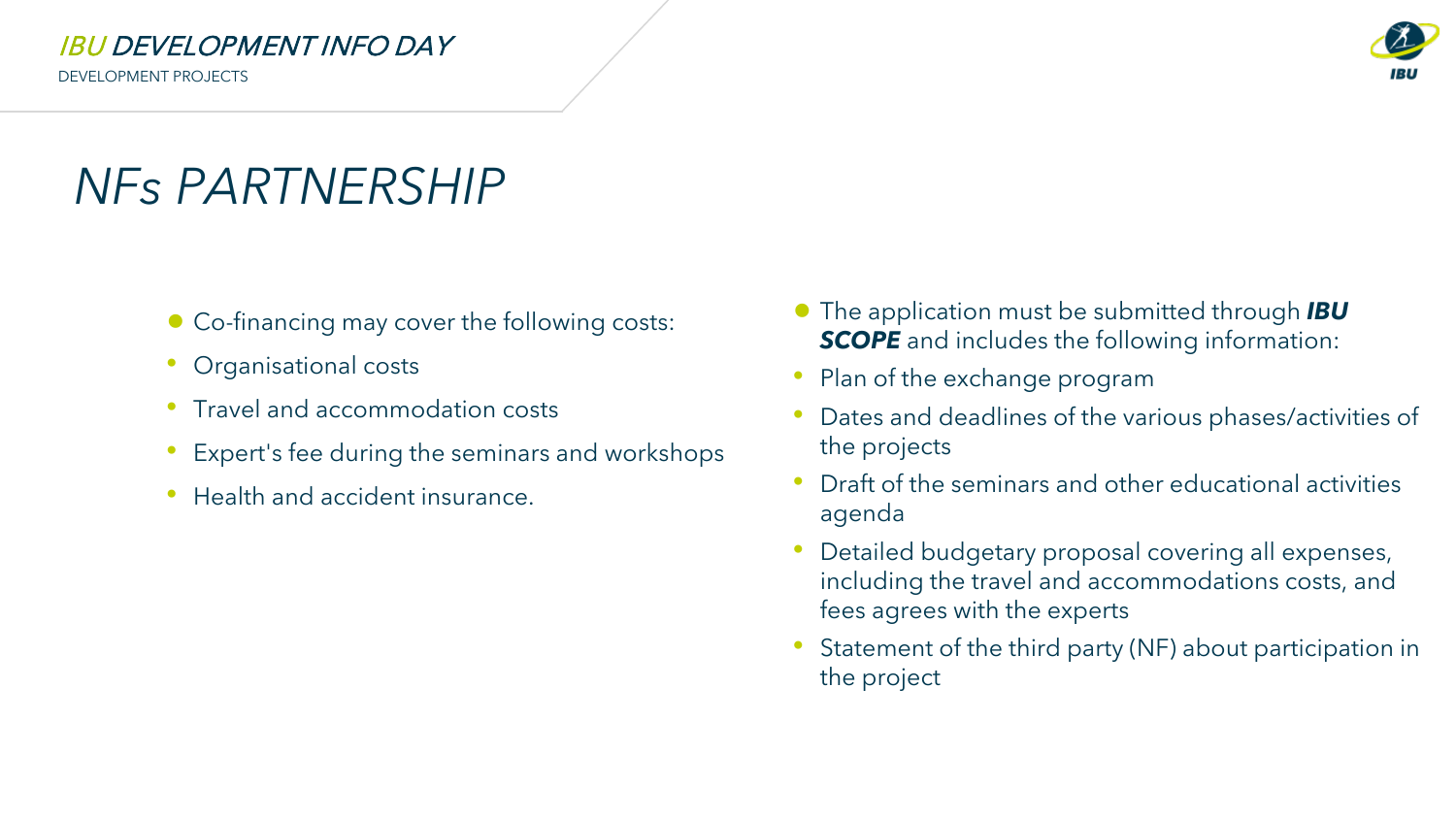#### IBU DEVELOPMENT INFO DAY

### *GENDER EQUALITY*

- Co-financing may cover the following costs:
- Organisational costs
- Expert's (lecturer) transport costs
- Expert's or lecturer's fee
- Preparation and production of materials (e.g. Brochure)
- Other approved by IBU
- The application must be submitted through *IBU*  **SCOPE** and includes the following information:
- Proposed action plan based on the expected objectives
- Dates and deadlines of the various phases/activities of the projects
- Draft of seminars/workshops agenda
- Detailed budgetary proposal
- Other parties included in the project

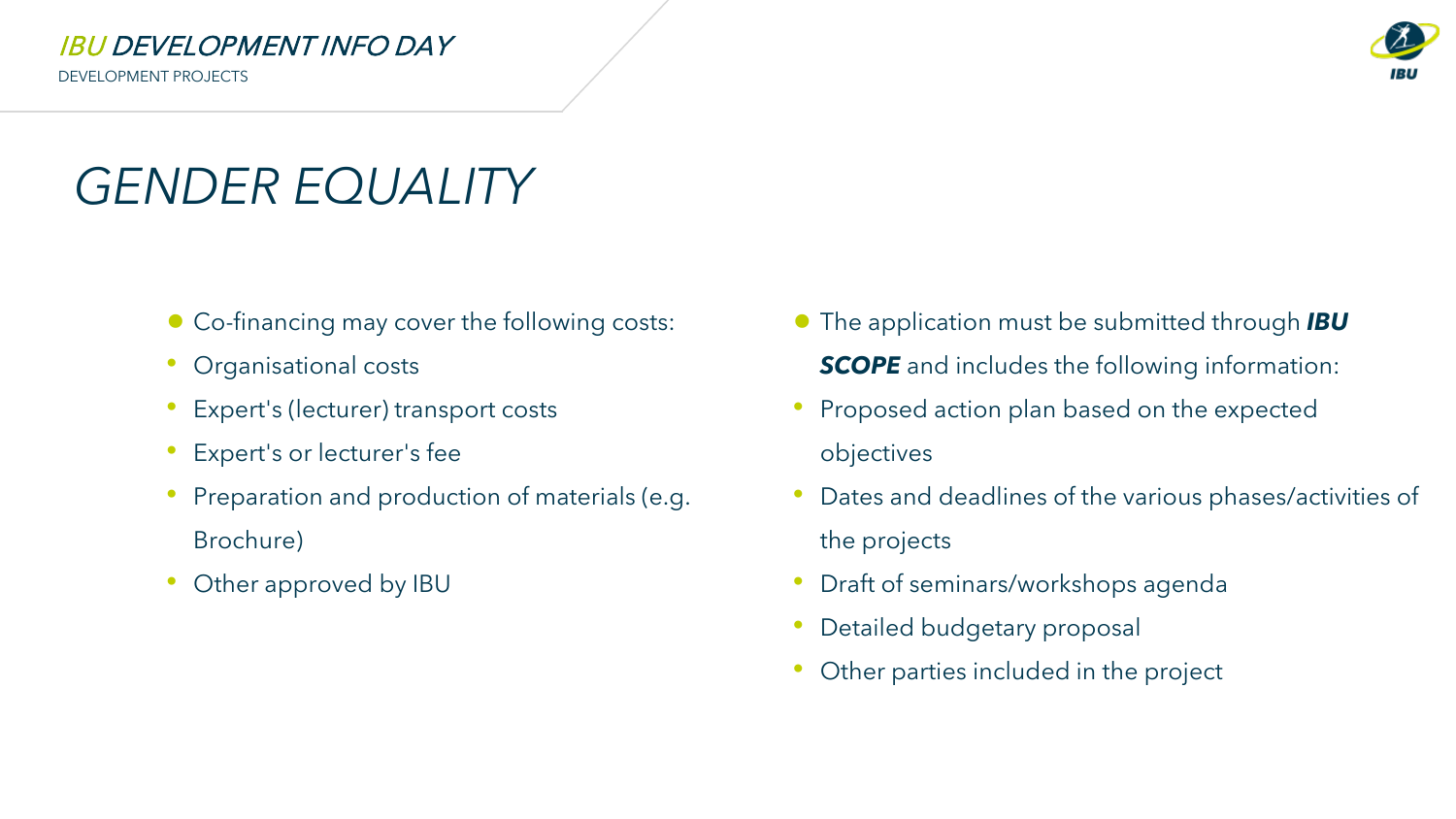#### IBU DEVELOPMENT INFO DAY

### *SUSTAINABILITY*

- Co-financing may cover the following costs:
- Organisational and administrative costs
- Expert's travel costs
- Expert's fees
- Preparation and production of materials (e.g. policy or calculation or campaign materials)
- Other approved by IBU
- The application must be submitted through *IBU*  **SCOPE** and includes the following information:
- Proposed action plan based on the expected objectives
- Dates and deadlines of the various phases/activities of the projects
- Definition of external expertise required
- Detailed budgetary proposal
- Other parties included in the project

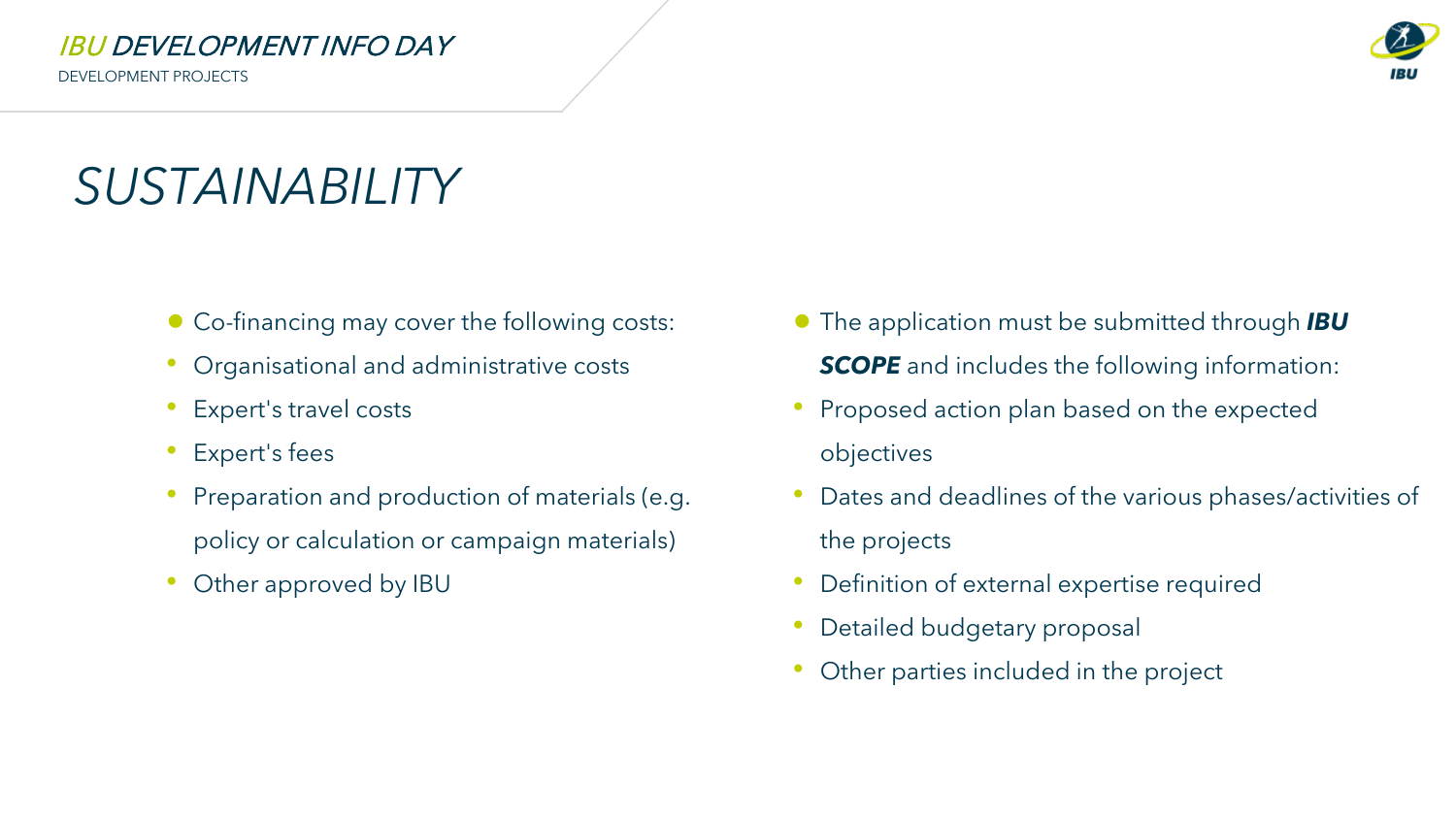#### IBU DEVELOPMENT INFO DAY

- Co-financing may cover the following costs:
- The expert's fee and travel to next airport
- The application must be submitted through *IBU*  **SCOPE** and includes the following information:
- Plan of the expert's visit
- Dates and deadlines of the various phases/activities of the project
- Detailed budgetary proposal
- Other parties included in the project
- The IBU appoints the experts.





### *ADVICE ON IBU RULES AND GUIDELINES*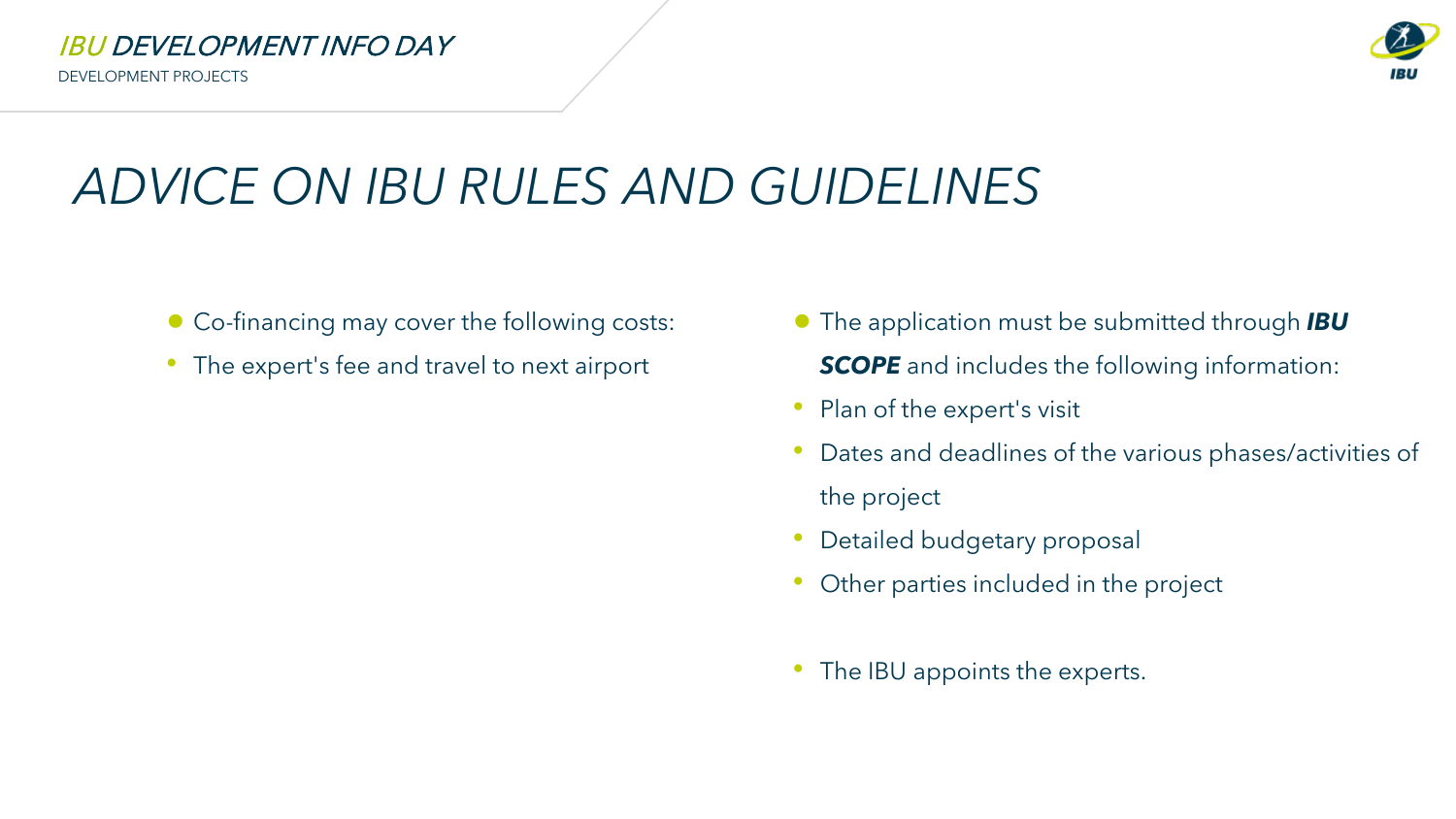MATERIAL SUPPORT 2022

### MATERIAL SUPPORT 2022

05-08 December, Hochfilzen

**Changed requirements:** 

- B, C and D Nations which have **at least 4 athletes** competing in **minimum 2 IBU Competitions** (incl. IBU Regional events)
- The value of the equipment package will be **based on the number of athletes** participating in IBU Events from previous season

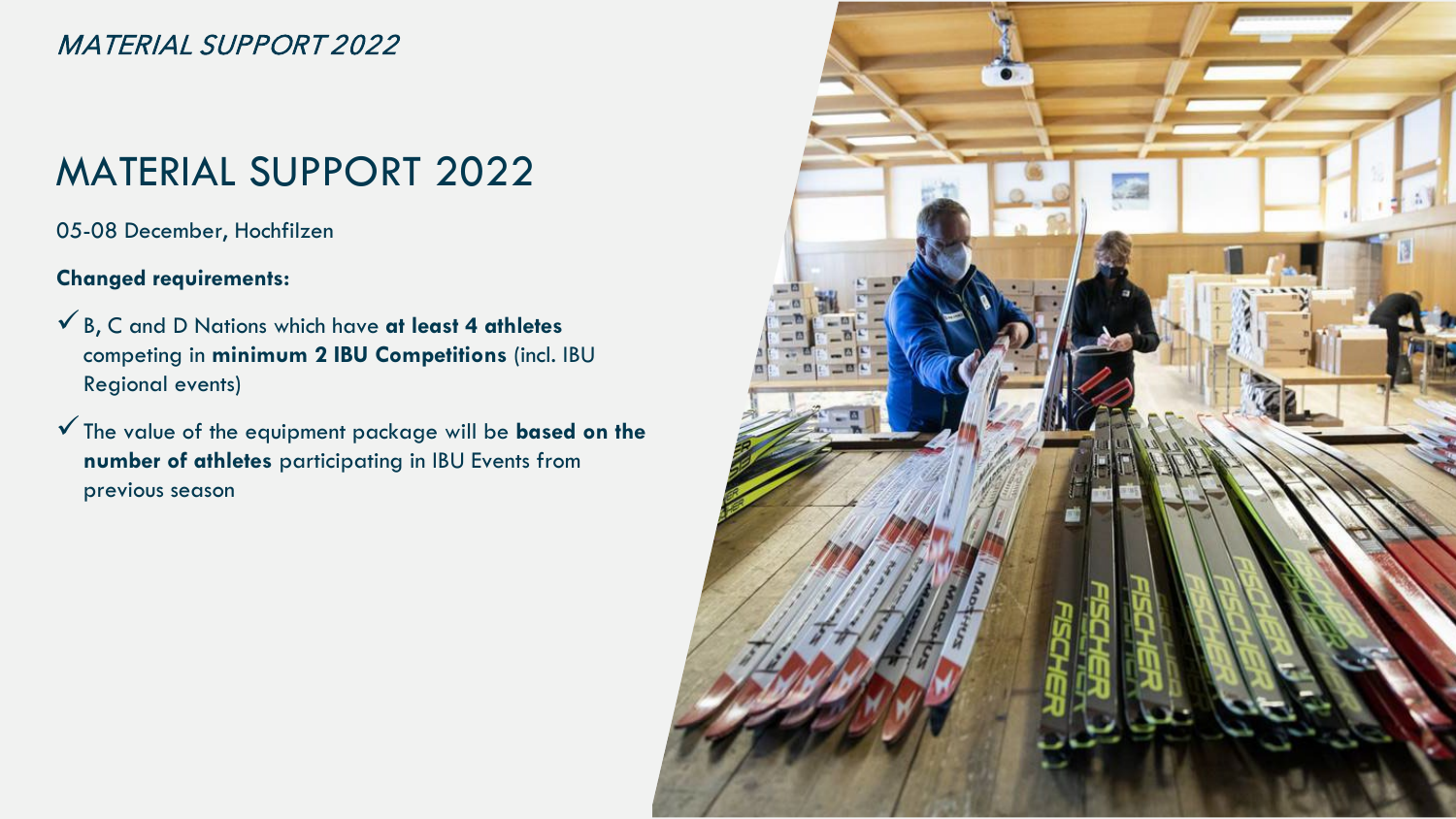# *PROJECT OUTLINES*



### 02 IBU IOC CAMPS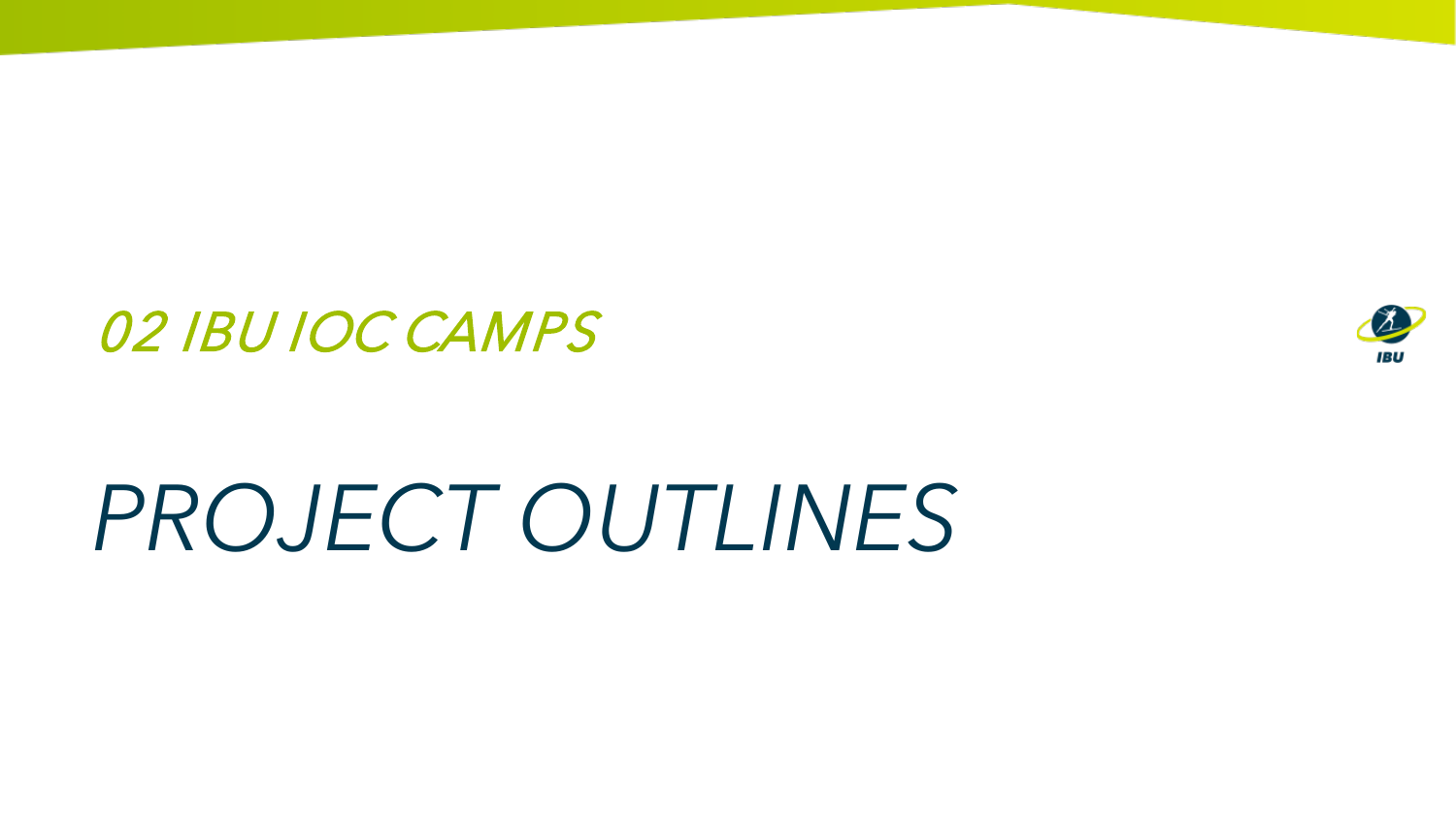

#### IBU DEVELOPMENT INFO DAY

### *BUDGET*

IBU IOC CAMPS

- ⎼ Promotion of human resources in the host country
- ⎼ Promotion of diversity and gender equality in sport
- ⎼ Promotion of youth participation in biathlon
- ⎼ Maintenance and improvement of the structure of the international training camps, taking into consideration the option of changing the hosting venue (mid-term planning) in some regions every other year to include more NFs in total
- ⎼ Providing IBU-IOC assistance for national guidance and legacy in the respective hosting countries on the targeted continents
- ⎼ Providing a combination of theory and practice in biathlon sport coaching as well as delivering organizational skills and guidance

### *OBJECTIVES*

220 000 EUR. This budget includes IOC findings - 70 000 USD.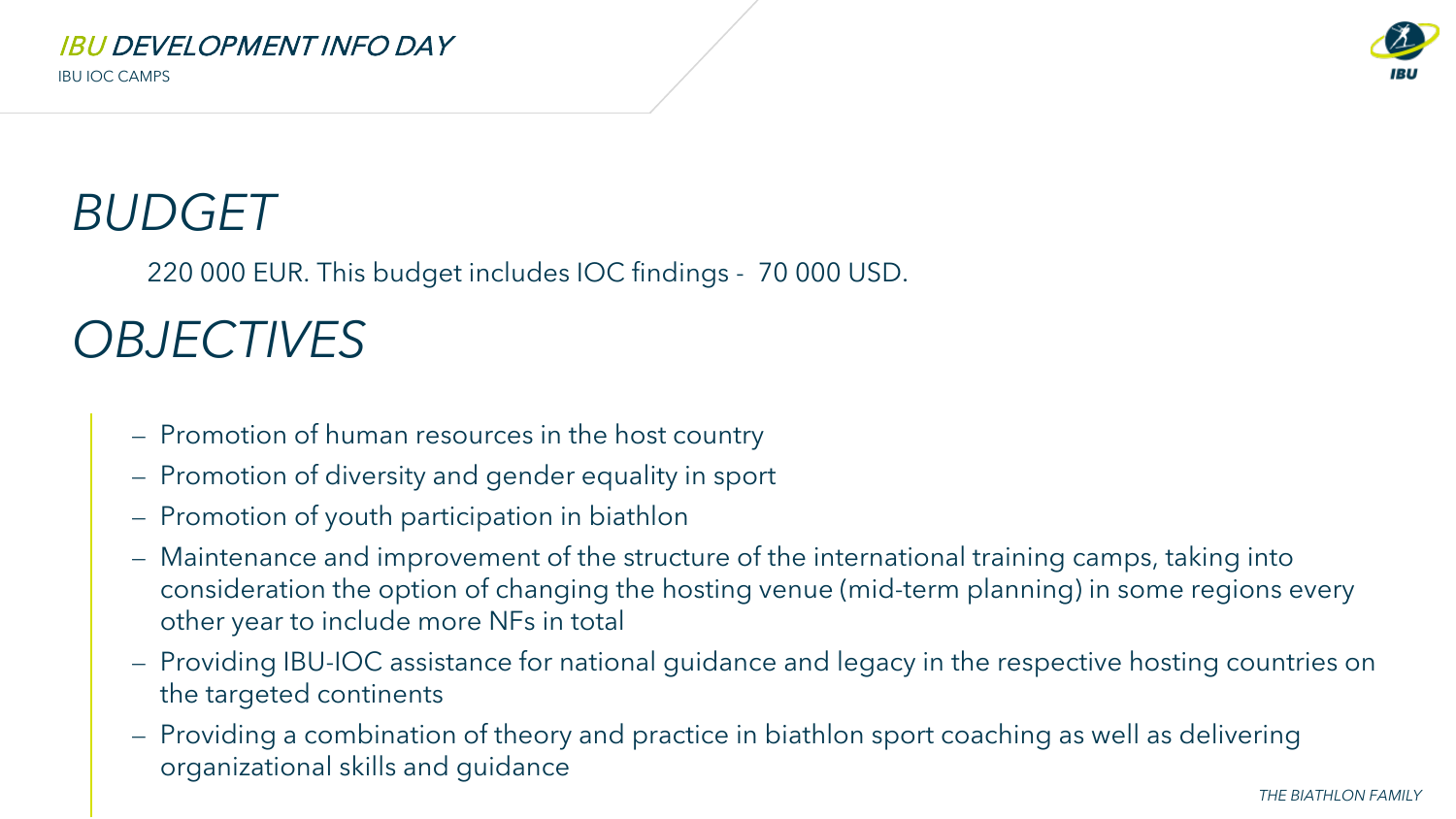IBU IOC CAMPS

*THE BIATHLON FAMILY*





## *GENERAL PRINCIPLES (C&D)*

• 11-17 October 2022 Hochfilzen/Antholz

• 27 November – 03 December 2022 Martell or nearby

*+ regional camps supported by IOC*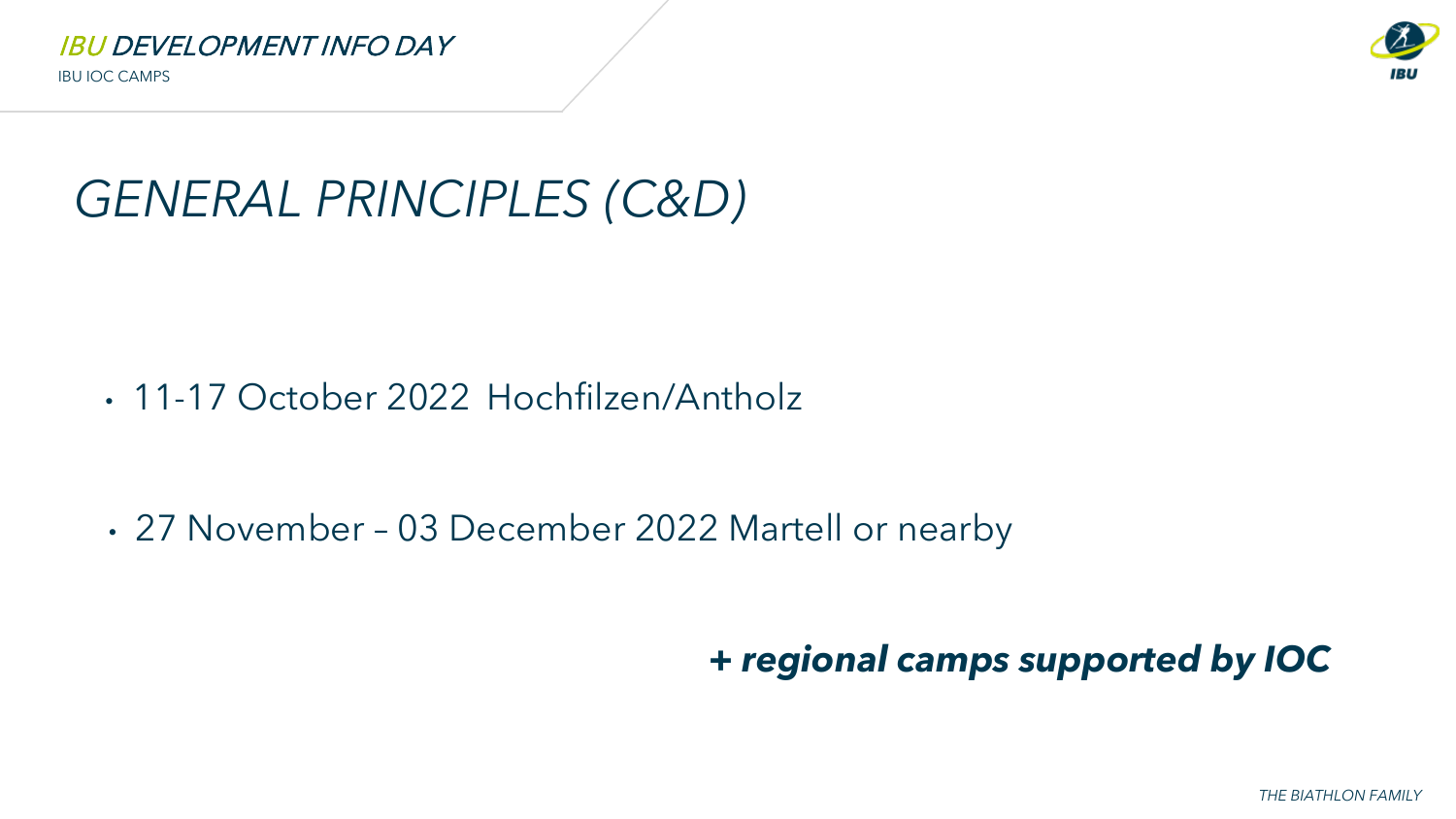# *INFORMATION*





### 04 OLYMPIC SOLIDARITY 2021-2024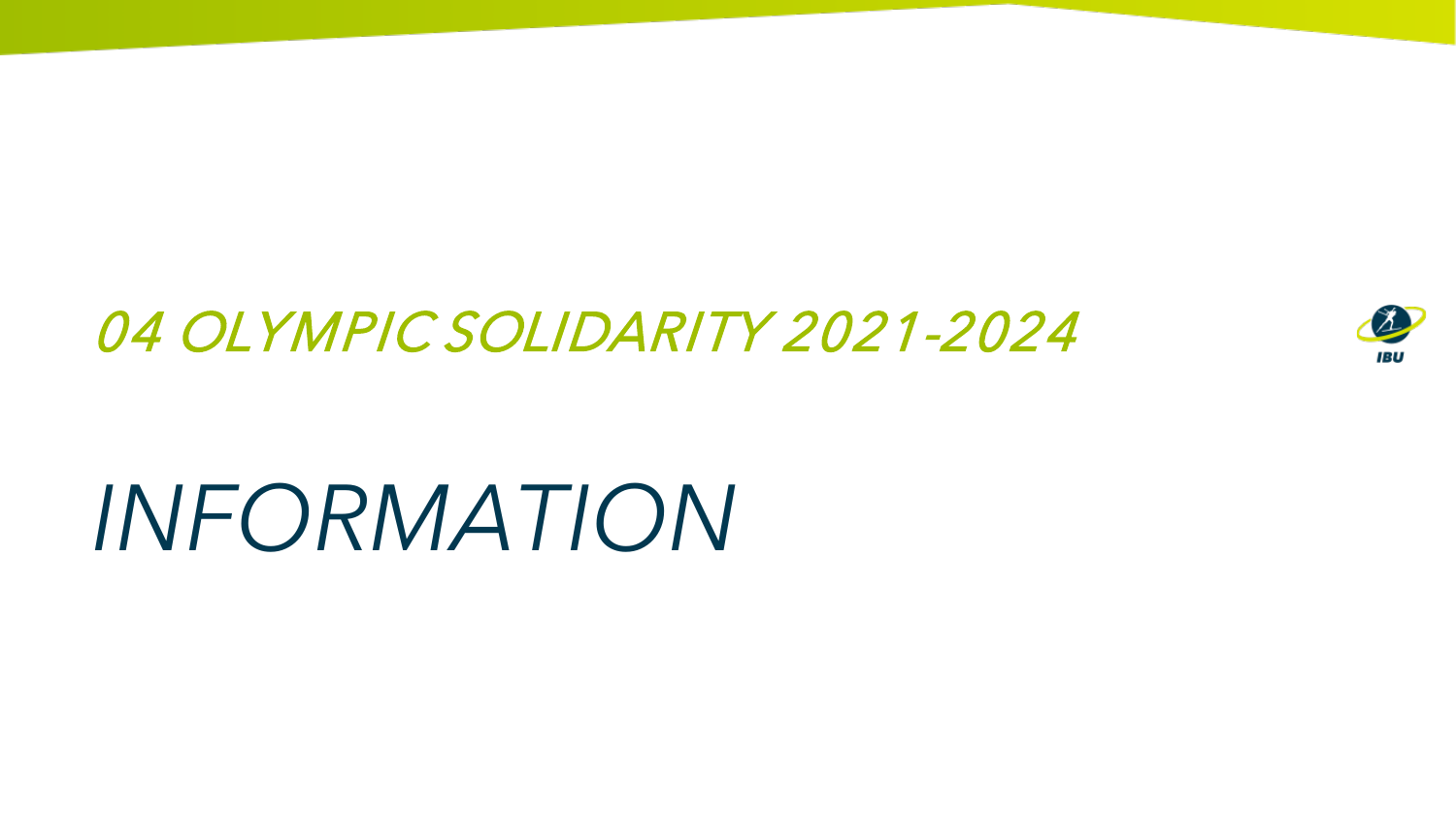*THE BIATHLON FAMILY*



#### IBU DEVELOPMENT INFO DAY

OLYMPIC SOLIDARITY

### ASK YOUR NOC ABOUT YOUR POSSIBILITIES!

*1st November 2023 – February 2026*

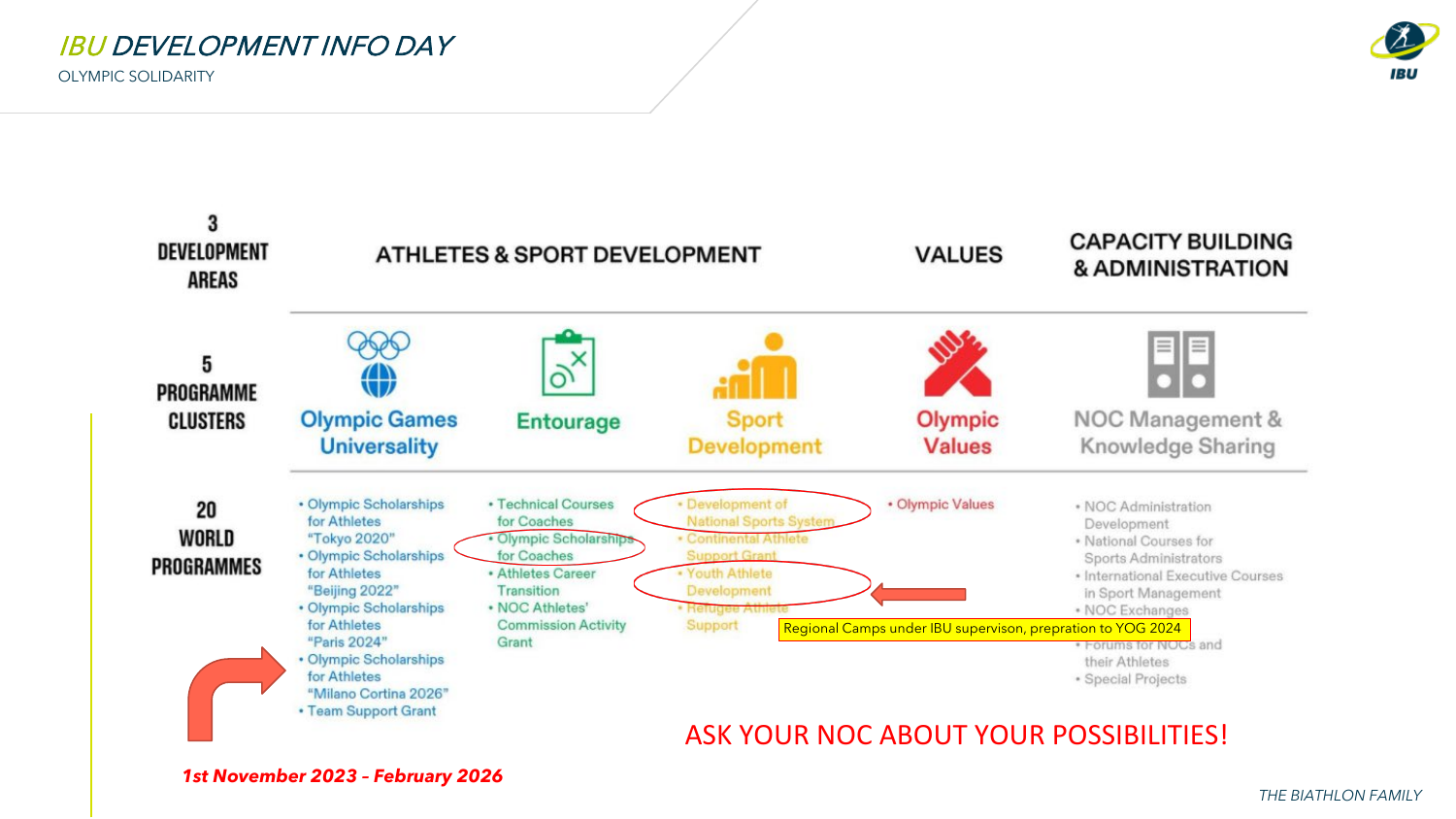OLYMPIC SOLIDARITY – DEVELOPMENT OF NATIONAL SPORT SYSTEM

#### **Project Options**

#### 1 – Standard options

- Sport-based projects
- Physical conditioning projects
- Multisport projects

While improving the coach education system should be the main objective of the proposed projects from the NOCs, it is important to highlight that this programme also provides NOCs and their National Federations (NFs) with the opportunity:

- to look at athlete development pathways,
- look at good governance policies, to
- to build administrative capacity to support the coach and athlete activities,
- to optimise existing aspects of their overall management, etc.

as these are all intrinsically linked.

#### 1 – Standard options

The budget allocated to each project will depend on the results of the analysis of the budgetary proposal and will on average usually be between USD 25,000 and 30,000. The amount may be increased to USD 35,000 should this be both necessary and justified.

*THE BIATHLON FAMILY*



### IBU DEVELOPMENT INFO DAY

### Development of National Sport System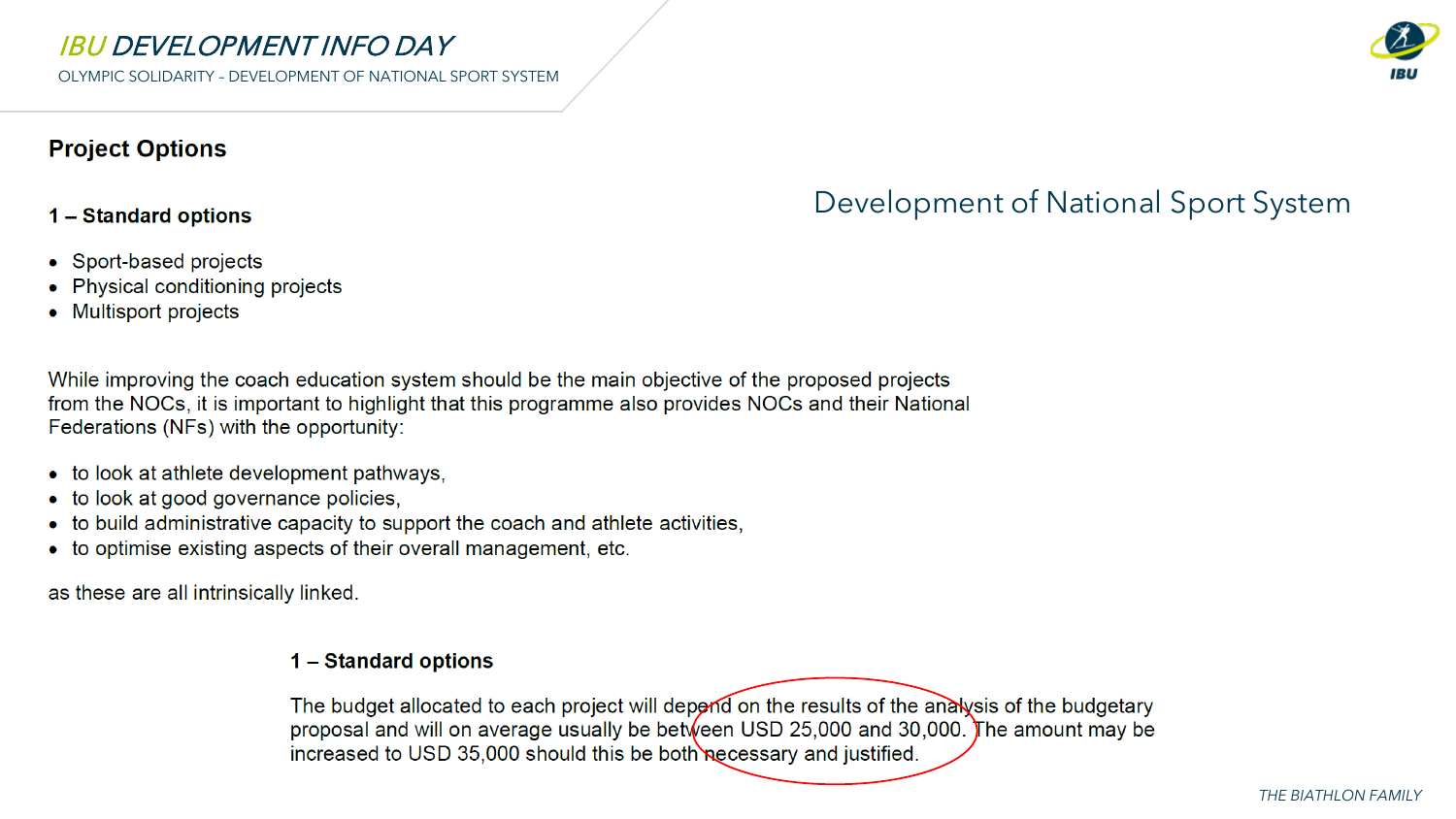### **GENERAL LIFE CYCLE OF** AN APPLICATION FOR OS **WORLD PROGRAMMES**





#### **IBU PROACTIVE PROGRAMME FOUNDS DEDICATED TO BIATHLON ACTIVITY ONLY**

**IOC CONTACTS NOC** 

**IBU APPROVES THE APPLICATION** 

**IBU SUPERVISES THE PROJECT**

*Americas*: Argentina, Chile, Dominican Republic, Mexico *Asia*: Kazakhstan, Kyrgyzstan, Lebanon, Mongolia, Uzbekistan, Chinese Taipei *Europe*: Armenia, Bosnia & Herzegovina, Bulgaria, Georgia, Moldova, North Macedonia, Romania, Serbia, Turkey, Slovenia

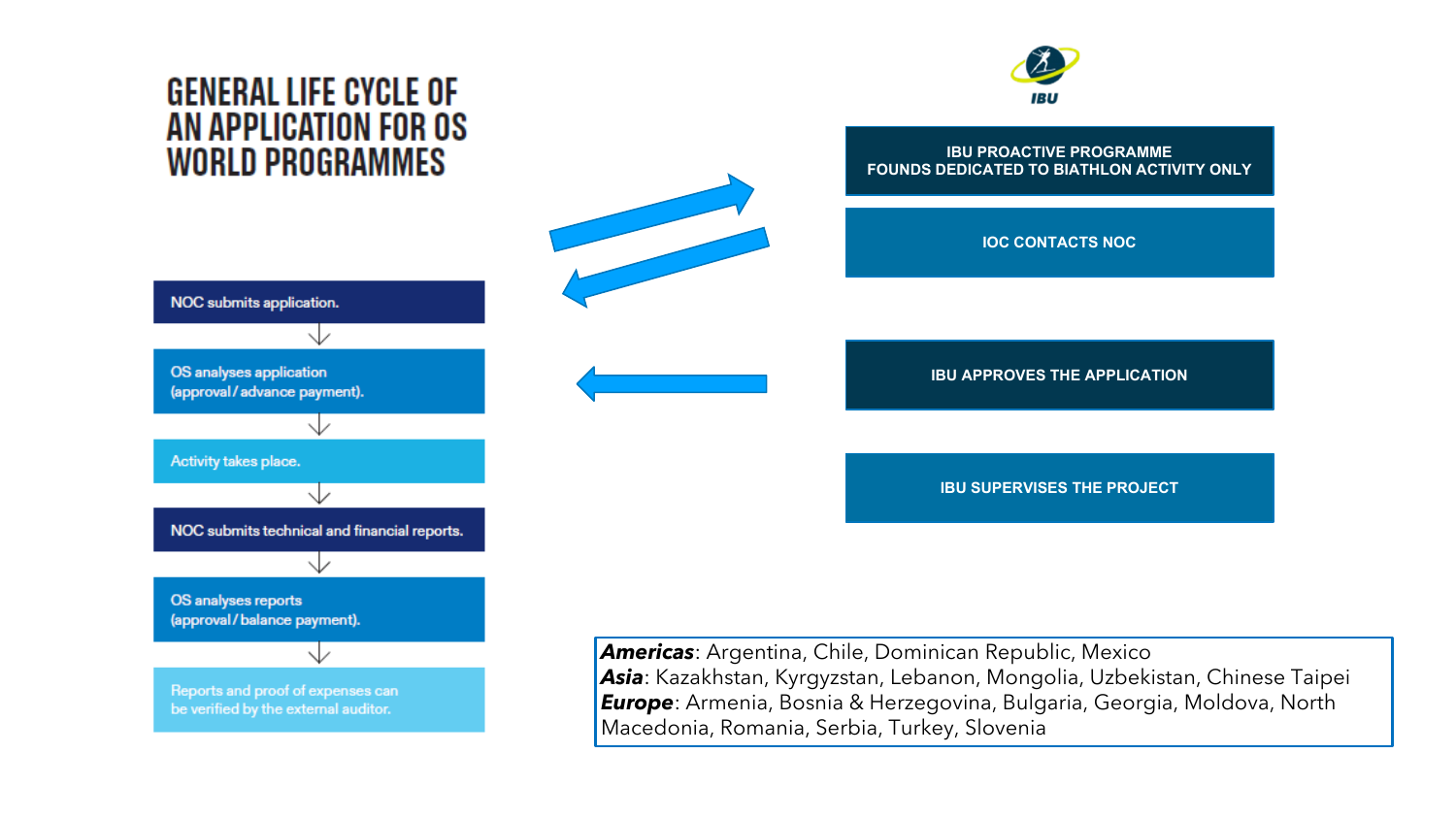





#### IBSF-IBU GENDER EQUITY FORUM

04 – 06 MAY 2022

### INVITATION TO IBSF-IBU GENDER EQUITY FORUM

*When:* 04-06 May 2022 (Wednesday – Friday)

*Where:* Infinity Hotel, Munich, Germany

*Who:* 1 NF representative (President, SG or Gender Equality Manager)

*Registration:* Deadline *Friday, 08th of April*

*Lecturers:* Kari Fasting (IOC Women Sports Award Winner), Sandra Lengwiler (IOC), Fikri Anil Altintas (UN Women Amb.), IBSF and IBU Presidents, IBSF and IBU Athletes and many more

#### *Forum Topics:*

- Improving organisational culture through evidence-based diversity and equity/equality practices
- Building an international network of connections
- Listening to the athlete's voice about the new generation's approach towards equality, equity and diversity

Female and Male Athletes and challenges of motherhood/fatherhood

 $\checkmark$  Male allies



**INVITATION** 



GENDER EQUITY.